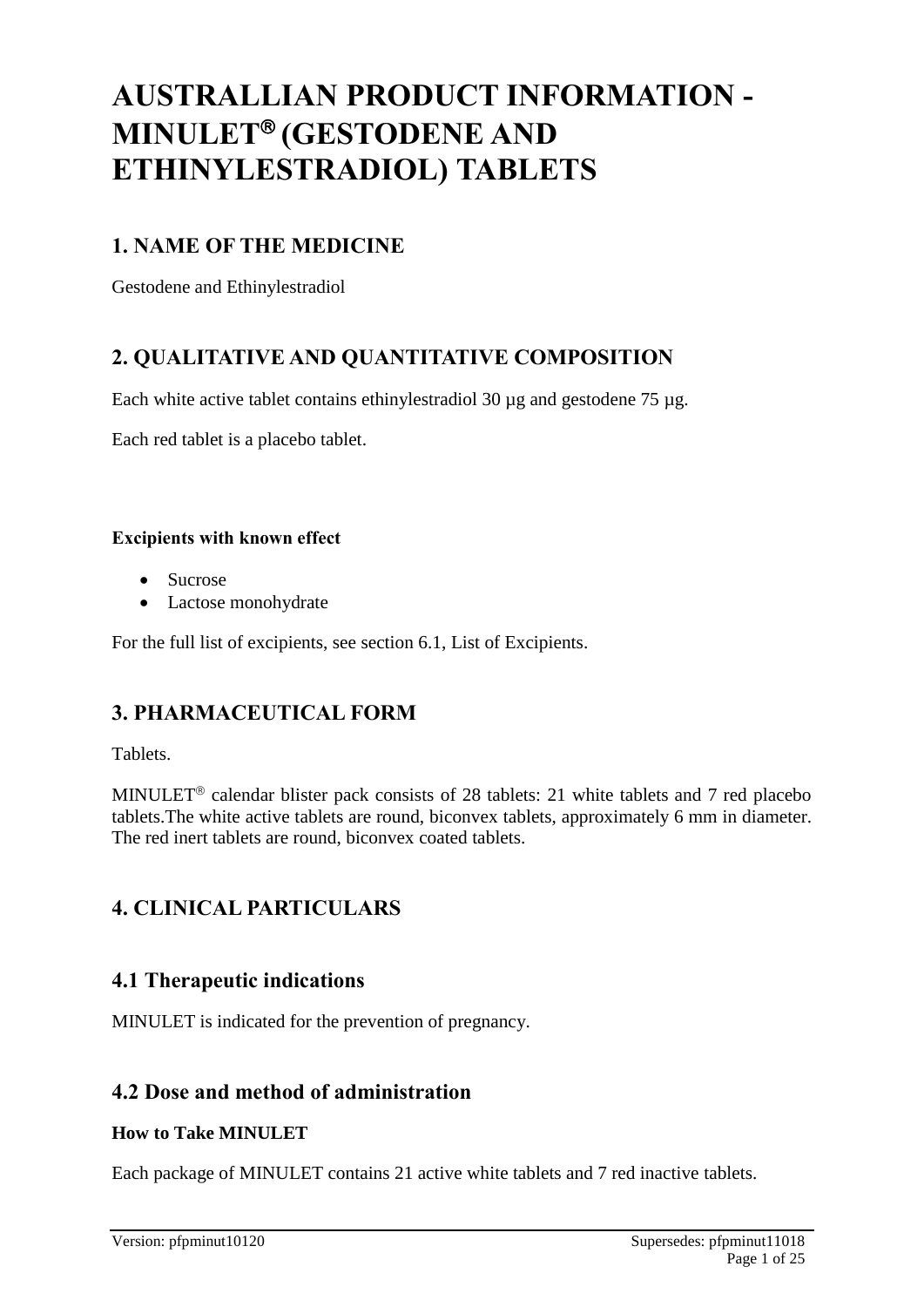To achieve maximum contraceptive effectiveness, MINULET must be taken as directed and at daily intervals not exceeding 24 hours. Women should be instructed to take the tablets at the same time every day, preferably at bedtime.

#### **How to Start MINULET**

### *No Preceding Hormonal Contraceptive Use (in the Past Month)*

On the first day of the menstrual cycle, i.e. the first day of bleeding, the woman is instructed to take a white active tablet corresponding to that day of the week from the purple section of the MINULET pack. Thereafter, one white active tablet is taken daily, following the arrows marked on the package, until all 21 white active tablets have been taken from the pink section. The woman should be instructed then to take one red inactive tablet daily for the next seven days following the arrows marked on the MINULET pack. Withdrawal bleeding should usually occur within 2 to 4 days after the last white active tablet is taken. The woman should be advised that her first cycle after taking MINULET is likely to be shorter than usual, i.e. approximately 23 to 24 days in length. Thereafter, cycles should be approximately 28 days in length.

If withdrawal bleeding does not occur and MINULET has been taken according to directions, and conditions possibly impairing contraceptive effectiveness (refer to **Vomiting and/or Diarrhoea** and section 4.5, Interactions With Other Medicines and Other Forms of Interactions) can be ruled out, it is unlikely that the woman has conceived. She should be instructed to begin a second course of MINULET on the usual day. If bleeding does not occur at the end of this second cycle, MINULET should not be taken until diagnostic procedures to exclude the possibility of pregnancy have been performed.

The next and all subsequent courses of MINULET will begin on the day after the last package was completed, even if withdrawal bleeding is still in progress. Each course of MINULET is thus begun on the same day of the week as the first course, always beginning with a white tablet.

If withdrawal bleeding does not occur and MINULET has been taken according to directions, and conditions possibly impairing contraceptive effectiveness (refer to **Vomiting and/or Diarrhoea** and section 4.5, Interactions With Other Medicines and Other Forms of Interactions) can be ruled out, it is unlikely that the woman has conceived. She should be instructed to begin a second course of MINULET on the usual day. If bleeding does not occur at the end of this second cycle, MINULET should not be taken until diagnostic procedures to exclude the possibility of pregnancy have been performed.

MINULET is effective from the first day of therapy if the tablets are begun as described above.

#### *Changing from another Combined Oral Contraceptive*

If the woman is switching to MINULET from another 28-day oral contraceptive pack, then all tablets in the current 28-day pack should be finished and MINULET started on the next day by taking a white active tablet, which corresponds to that day of the week. During the first MINULET cycle, a non-hormonal contraceptive method (other than rhythm or temperature method) should be used until 7 consecutive daily white active tablets have been taken. During this changeover, a period of shortened duration or no period may occur.

If the woman is switching to MINULET from another 21-day oral contraceptive pack, then the woman should wait seven (7) days from when the last active tablet was taken from the old pack and start this new MINULET pack on the eighth day by taking a white active tablet which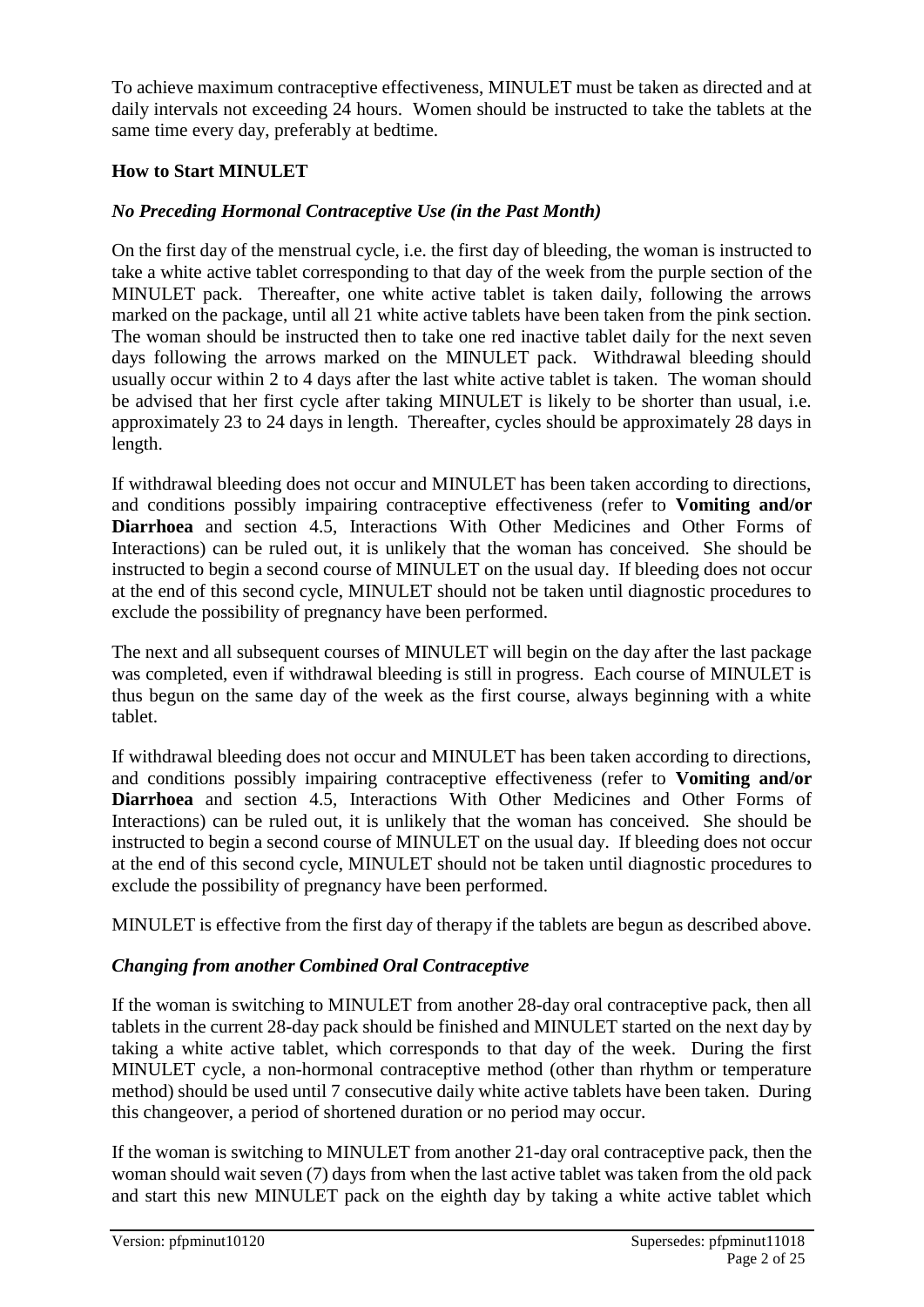corresponds to this day of the week from the purple section of the pack. A non-hormonal contraceptive method (other than rhythm or temperature method) should be used during the tablet-free interval and during the first MINULET cycle until 7 consecutive daily active white tablets have been taken.

If transient spotting or breakthrough bleeding occurs, the woman is instructed to continue the regimen since such bleeding is usually without significance. If the bleeding is persistent or prolonged, the woman is advised to consult her physician.

#### *Changing from a Progestogen Only Method (Progestogen-Only Tablet, Injection, Implant)*

The woman may switch any day from the progestogen-only tablet and should begin MINULET the next day. She should start MINULET on the day of implant removal or, if using an injection, the day the next injection would be due. In all these situations, the woman should be advised to use a non-hormonal back-up method for the first 7 days of tablet taking.

#### *Following First-Trimester Abortion*

The woman may start MINULET immediately. Additional contraceptive measures are not needed.

#### *Following Delivery or Second-Trimester Abortion*

Since the immediate post-partum period is associated with an increased risk of thromboembolism, combined oral contraceptives should be started no earlier than day 28 after delivery in the non-lactating mother or second trimester abortion. The woman should be advised to use a non-hormonal back-up method for the first 7 days of tablet taking. However, if intercourse has already occurred, pregnancy should be excluded before the actual start of MINULET use or the woman must wait for her first menstrual period.

#### **Management of Missed Tablets**

Contraceptive efficacy may be reduced if active tablets are missed and particularly if the missed tablets extend the inactive tablet interval.

If one active white tablet is missed, but is less than 12 hours late, it should be taken as soon as it is remembered. Subsequent tablets should be taken at the usual time.

If one active white tablet is missed and is more than 12 hours late or if more than one active white tablet is missed, contraceptive protection may be reduced. The last missed tablet should be taken as soon as it is remembered, even if this means taking two active white tablets in one day. Any earlier missed tablets should be discarded. Subsequent tablets should be taken at the usual time. In addition, a non-hormonal back-up method of contraception (other than the rhythm or temperature methods) should be used until one active tablet has been taken for 7 consecutive days.

If these 7 days extend into the section containing the red inactive tablets, she should start a new pack on the next day after having taken the last active white tablet from the current pack (i.e. skip the 7 red inactive tablets). This will mean that the woman may not have a period until the end of two packs.

However, if the woman misses one or more red inactive tablets, she will still be protected against pregnancy provided she begins the active tablets on the appropriate day.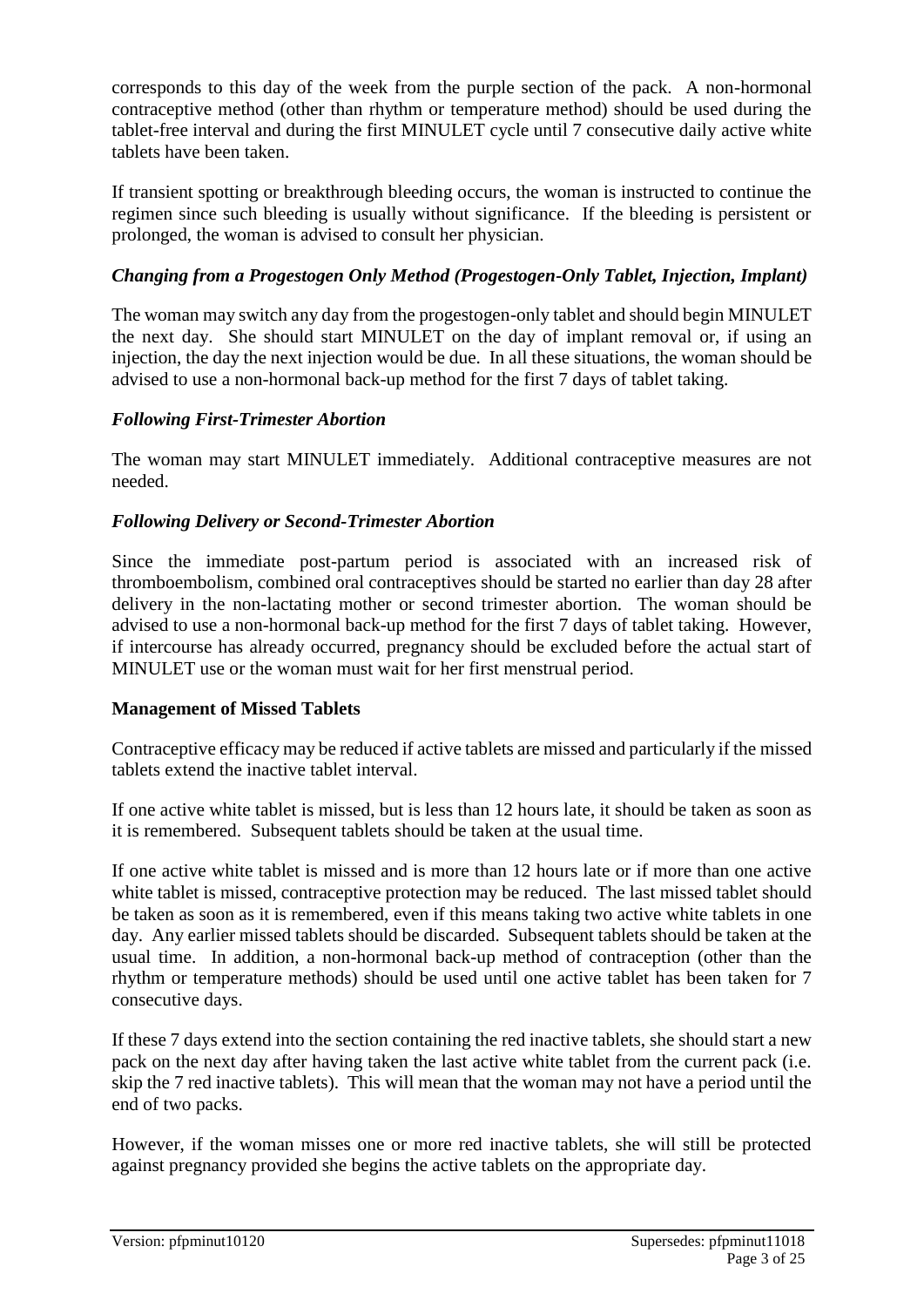If the woman has not adhered to the prescribed regimen (missed one or more active tablets or started taking them on a day later than recommended), the probability of pregnancy should be considered at the time of the first missed period before MINULET is resumed. In the case of the continuous intake of active tablets from two packs of MINULET (see before), a period should occur at the end of the second pack. If it does not, pregnancy should be ruled out before MINULET is resumed.

If these 7 days extend into the section containing the red inactive tablets, she should start a new pack on the next day after having taken the last active white tablet from the current pack (i.e. skip the 7 red inactive tablets). This will mean that the woman may not have a period until the end of two packs.

However, if the woman misses one or more red inactive tablets, she will still be protected against pregnancy provided she begins the active tablets on the appropriate day.

#### **Concurrent Medication**

If the woman is taking other drugs that may interact with MINULET, then she should continue to take her tablets as usual but also employ a non-hormonal method of contraception (except the rhythm or temperature method) during the time she is taking the interacting medication and continued for 7 days after the medication is stopped. If these 7 days extend into the section containing the red inactive tablets, the woman should start a new pack on the next day after having taken the last active tablet from the current pack (i.e. skip the inactive tablets). This will mean that the woman may not have a period until the end of two packs. If the woman is taking interacting medications on a chronic basis, another method of contraception should be considered.

#### **Vomiting or Diarrhoea**

If vomiting or diarrhoea occurs during or shortly after the intake of MINULET, contraceptive reliability may be jeopardised. If vomiting occurs within 4 hours after tablet-taking, absorption may not be complete. In such an event, the advice concerning **Management of Missed Tablets**  is applicable. The woman must take the extra active tablet(s) needed from a back-up pack. Mild laxatives do not impair the effectiveness of MINULET. If the circumstance reducing the effectiveness of MINULET is protracted, other methods of contraception should be considered.

## **4.3 Contraindications**

MINULET should not be used in the presence of any of the conditions listed below. Should any of the conditions appear for the first time during MINULET use, the product should be stopped immediately.

- Presence or risk of venous thromboembolism (VTE) (see section 4.4, Special Warnings and Precautions for Use).
	- A history of, or current thromboembolic disorders, deep vein thrombosis and conditions that predispose to such diseases (e.g. disturbance of the clotting system with a tendency towards thrombosis).
	- Known hereditary or acquired predisposition for venous thromboembolism, such as APC-resistance (including Factor V Leiden), antithrombin-III-deficiency, protein C deficiency, protein S deficiency.
	- Major surgery with prolonged immobilisation.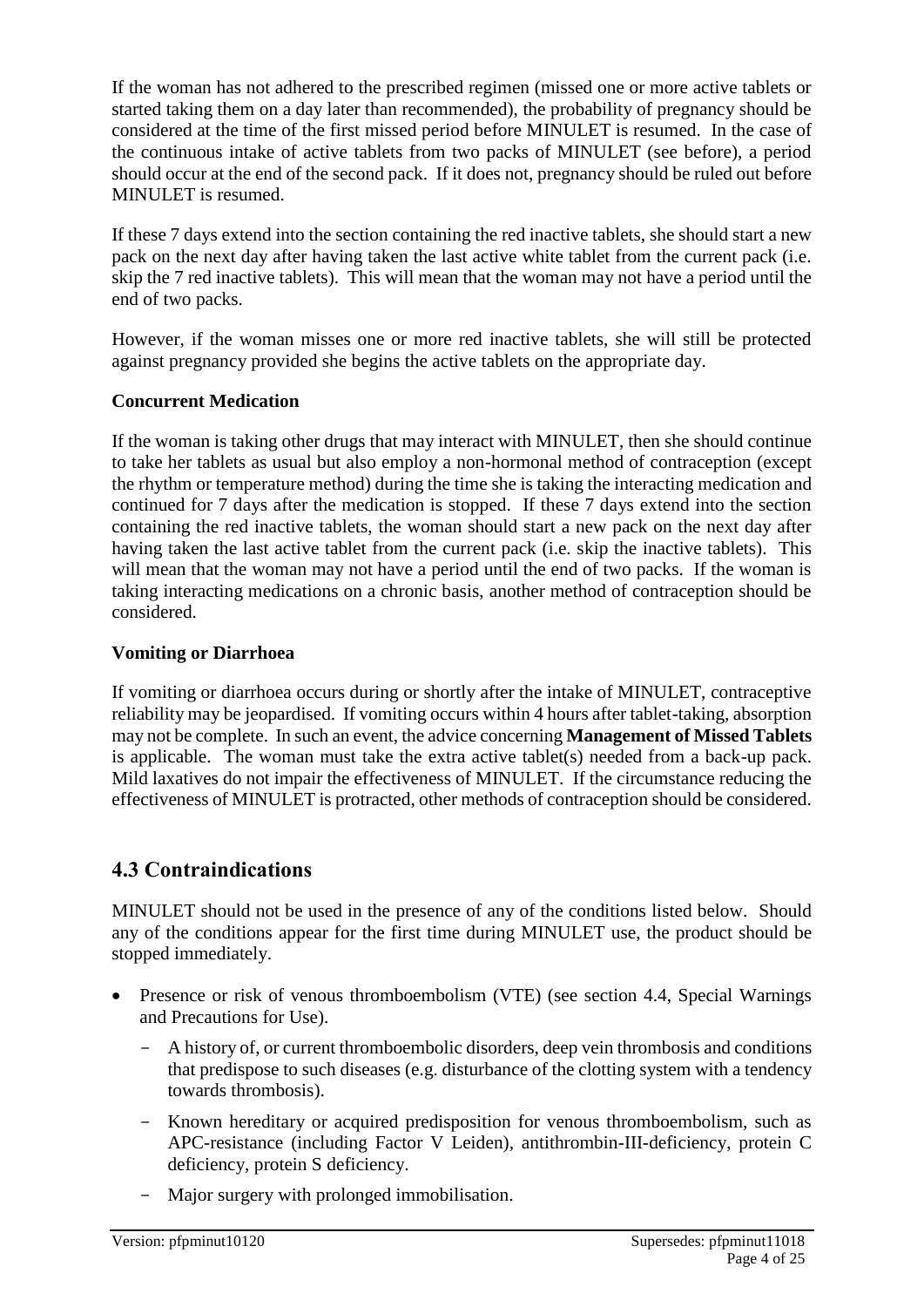- A high risk of venous thromboembolism due to the presence of multiple risk factors.
- Sickle cell anaemia.
- Presence or risk of arterial thromboembolism (ATE) (see section 4.4, Special Warnings and Precautions for Use).
	- Current ATE or history of ATE (e.g. myocardial infarction or stroke) or prodromal condition (e.g. angina pectoris or transient ischaemic attack [TIA]) and conditions that predispose to such diseases (e.g. disturbance of the clotting system with a tendency towards thrombosis and certain heart diseases e.g. valvular heart disease, thrombogenic valvulopathies and thrombogenic rhythm disorders).
	- Known hereditary or acquired predisposition for arterial thromboembolism, such as hyperhomocysteinaemia and antiphospholipid-antibodies (e.g. anticardiolipinantibodies and lupus anticoagulant).
	- Headaches with focal neurological symptoms (such as aura) including hemiplegic migraine.
	- A high risk of arterial thromboembolism due to multiple risk factors or to the presence of one serious risk factor such as:
		- Diabetes mellitus with vascular symptoms.
		- **Uncontrolled hypertension.**
		- Abnormal lipid metabolism.
- Pancreatitis or a history thereof if associated with severe hypertriglyceridaemia.
- Severe hepatic dysfunction or active liver disease, a history of cholestatic jaundice or pruritus of pregnancy or previous or existing liver tumours (adenomas or carcinomas), Dubin-Johnson syndrome or Rotor syndrome.
- .Presence or history of liver tumours (benign or malignant).
- Known or suspected sex steroid-influenced malignancies (e.g. of the genital organs or the breasts).
- Undiagnosed vaginal bleeding.
- Known or suspected pregnancy.
- History of herpes gestationis, a history of otosclerosis with exacerbation in pregnancy.
- Combined oral contraceptives (COCs) are contraindicated for concomitant use with certain anti-viral hepatitis C virus (HCV) medicinal products such as ombitasvir, paritaprevir, ritonavir and dasabuvir (see section 4.4, Special Warnings and Precautions for Use, **Hepatic Neoplasia/Liver Disease/Hepatitis C** and section 4.5, Interactions With Other Medicines and Other Forms of Interactions).
- Hypersensitivity to any of the ingredients contained in MINULET.

Due to the vague symptomatology of many venous thromboembolic events, discontinuation of oral contraceptives and the provision of alternative contraception should be considered in cases of suspected thrombosis in patients on oral contraceptives, while diagnostic tests are being conducted.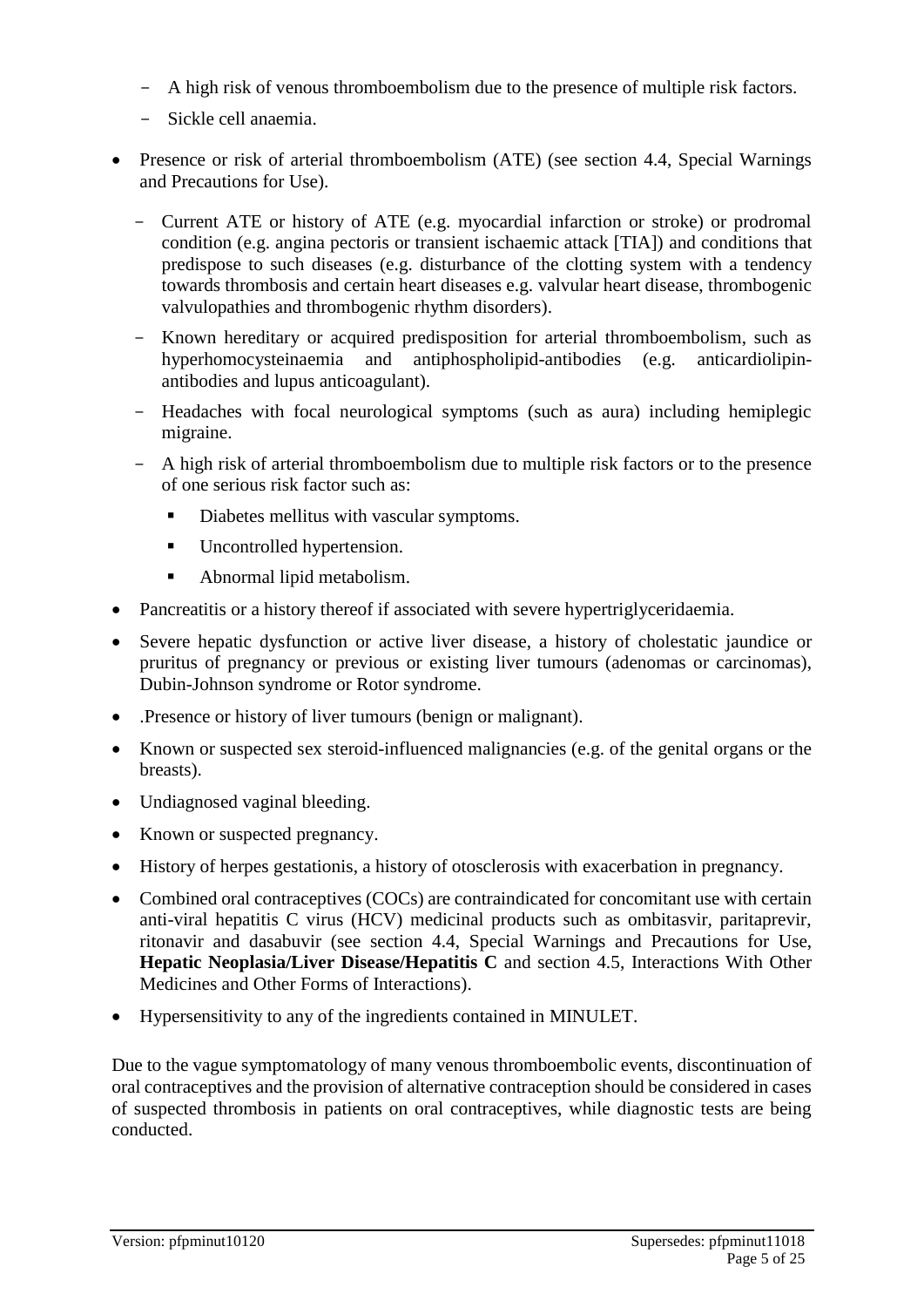In cases of an uncertain diagnosis of venous thromboembolic events, alternative contraceptive strategies should be discussed with the patient, as the event may represent a first signal of a thrombotic tendency associated with the use of the oral contraceptive.

## **4.4 Special warnings and precautions for use**

In the absence of the above contraindications, if any of the conditions/risk factors mentioned below are present, the benefits of MINULET should be weighed against the possible risks for each individual woman and discussed with the woman before she decides to start taking it. In the event of aggravation, exacerbation or first appearance of any of these conditions or risk factors, the woman should contact her doctor. The doctor should then decide whether MINULET should be discontinued.

#### **Reasons for Immediate Discontinuation of MINULET**

- 1. The occurrence for the first time of migrainous headaches or the more frequent occurrence of unusually severe headaches.
- 2. Acute disturbances of vision, hearing or other perceptual disorders.
- 3. First symptoms of thromboembolism.
- 4. Development of jaundice (cholestasis), anicteric hepatitis or generalised pruritus.
- 5. Increase in epileptic seizures.
- 6. Significant rise in blood pressure.
- 7. Pregnancy (known or suspected).

#### **Circulatory Disorders**

Epidemiological studies have suggested an association between the use of combined oral contraceptives (COCs) containing ethinylestradiol and an increased risk of venous and arterial thrombotic and thromboembolic events, such as myocardial infarction, stroke, deep venous thrombosis, and pulmonary embolism. These events occur rarely in average-risk women.

For any particular estrogen/progestogen combination, the dosage regimen prescribed should be one which contains the least amount of estrogen and progestogen that is compatible with a low failure rate and the needs of the individual patient.

#### **Venous Thrombosis and Thromboembolism**

The physician should be alert to the earliest manifestations of venous thrombotic and thromboembolic events disorders (e.g. pulmonary embolism, cerebrovascular insufficiency, cerebral haemorrhage, cerebral thrombosis, coronary occlusion, retinal thrombosis, mesenteric thrombosis). Should any of these occur or be suspected; the medicine should be discontinued immediately.

#### *Risk of venous thromboembolism (VTE)*

The use of any COC increases the risk of VTE compared with no use. The women considering using MINULET should be advised that her VTE risk is highest in the first ever year of use and that there is some evidence that the risk is increased when a COC is re-started after a break in use of 4 weeks or more.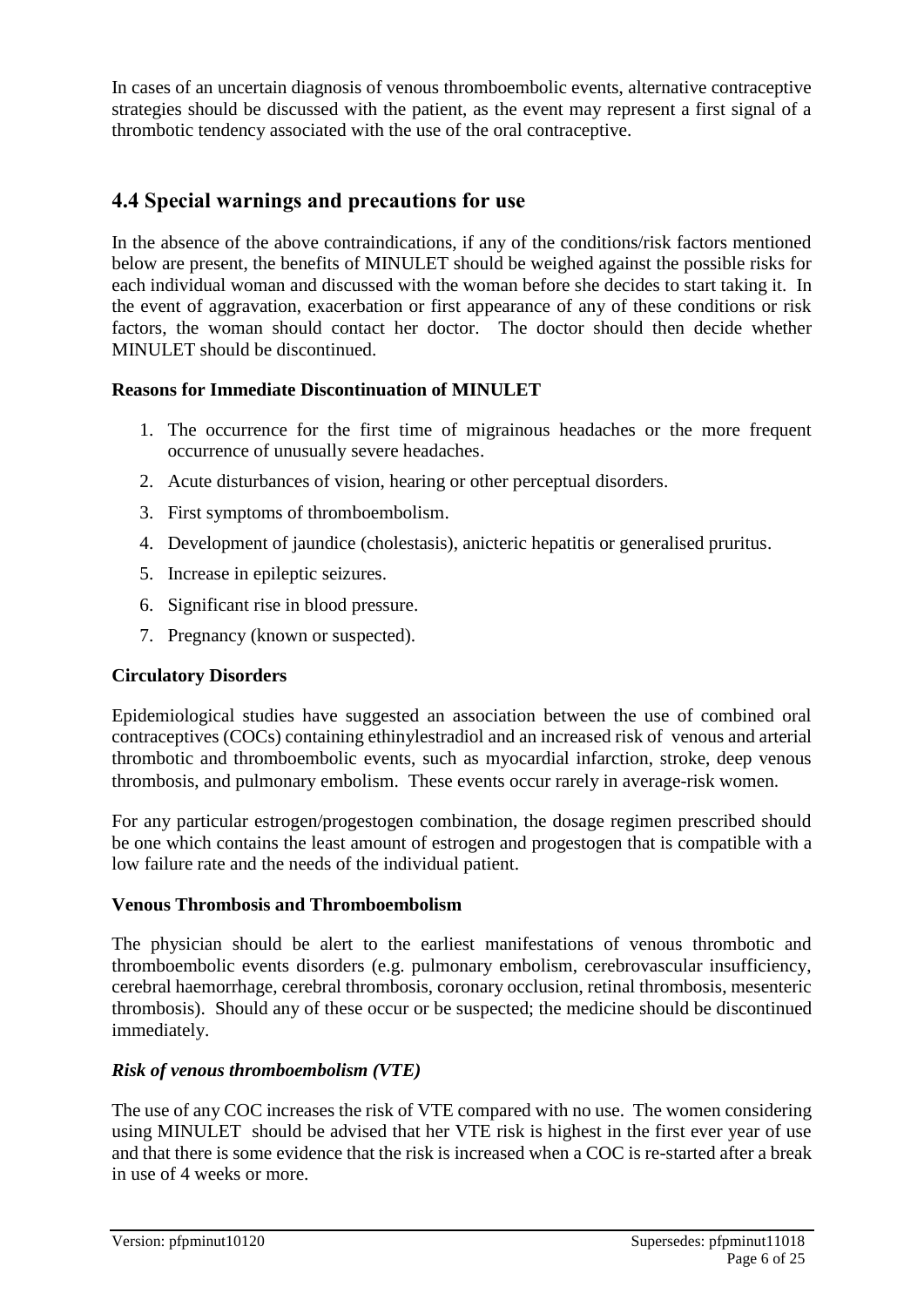The risk of VTE with the COC is greatest for products containing over 50 µg of ethinylestradiol. There is less risk for products such as MINULET containing less than 35 µg ethinylestradiol.

The decision to use any product other than one with the lowest VTE risk should be taken only after a discussion with the woman to ensure she understands the risk of VTE with COCs, and how her current risk factors influence this risk.

| Women not<br>using a combined hormonal<br>contraceptive and not pregnant                              | About 2 out of $10,000$ women <sup>1</sup> |
|-------------------------------------------------------------------------------------------------------|--------------------------------------------|
| Women using a COC containing levonorgestrel,<br>norethisterone or norgestimate                        | About $5-7$ out of 10,000 women            |
| Women using a COC containing etonogestrel or $\vert$ About 6-12 out of 10,000 women<br>norelgestromin |                                            |
| Women using a COC containing drospirenone,<br>gestodene, desogestrel or cyproterone <sup>2</sup>      | About 9-12 out of 10,000 women             |
| Women using a COC containing chlormadinone,<br>dienogest or nomegestrol                               | Not yet known <sup>3</sup>                 |

#### **Risk<sup>1</sup> of developing a blood clot (VTE) in a year**

<sup>1</sup> In any individual woman the risk may be far higher, depending on her underlying risk factors (see below).

<sup>2</sup> While cyproterone is indicated for the treatment of moderate to severe acne related to androgen sensitivity and/or hirsutism, it is known to have efficacy as a contraceptive. The risk of VTE associated with cyproterone use is considered to be 1.5 to 2 times higher than for COCs containing levonorgestrel and may be similar to the risk with contraceptives containing gestodene, desogestrel or drospirenone.

<sup>3</sup> Further studies are ongoing or planned to collect sufficient data to estimate the risk for these products. Where the risk for a particular progestogen is uncertain, the risk of the class should be used in determining the risk for the individual patient.

It is important that women understand that VTE associated with COC use is rare in averagerisk women. The risk in pregnancy (5 - 20 per 10,000 women over 9 months) and the risk in the post-partum period (45 - 65 per 10,000 women over 12 weeks) is higher than that associated with COC use.

However VTE is a serious condition and may be fatal in 1 - 2% of cases. Extremely rarely, thrombosis has been reported to occur in COC users in other blood vessels, e.g. hepatic, cerebral, mesenteric, renal or retinal veins and arteries.

The risk for venous thromboembolic complications in COC users may increase substantially in a woman with additional risk factors, particularly if there are multiple risk factors (see list below).

MINULET is contraindicated if a woman has multiple risk factors that put her at high risk of venous thrombosis. If a woman has more than one risk factor, it is possible that the increase in risk is greater than the sum of the individual factors  $-$  in this case her total risk of VTE should be considered. If the balance of benefits and risks is considered to be negative a COC should not be prescribed.

#### *Risk factors for VTE*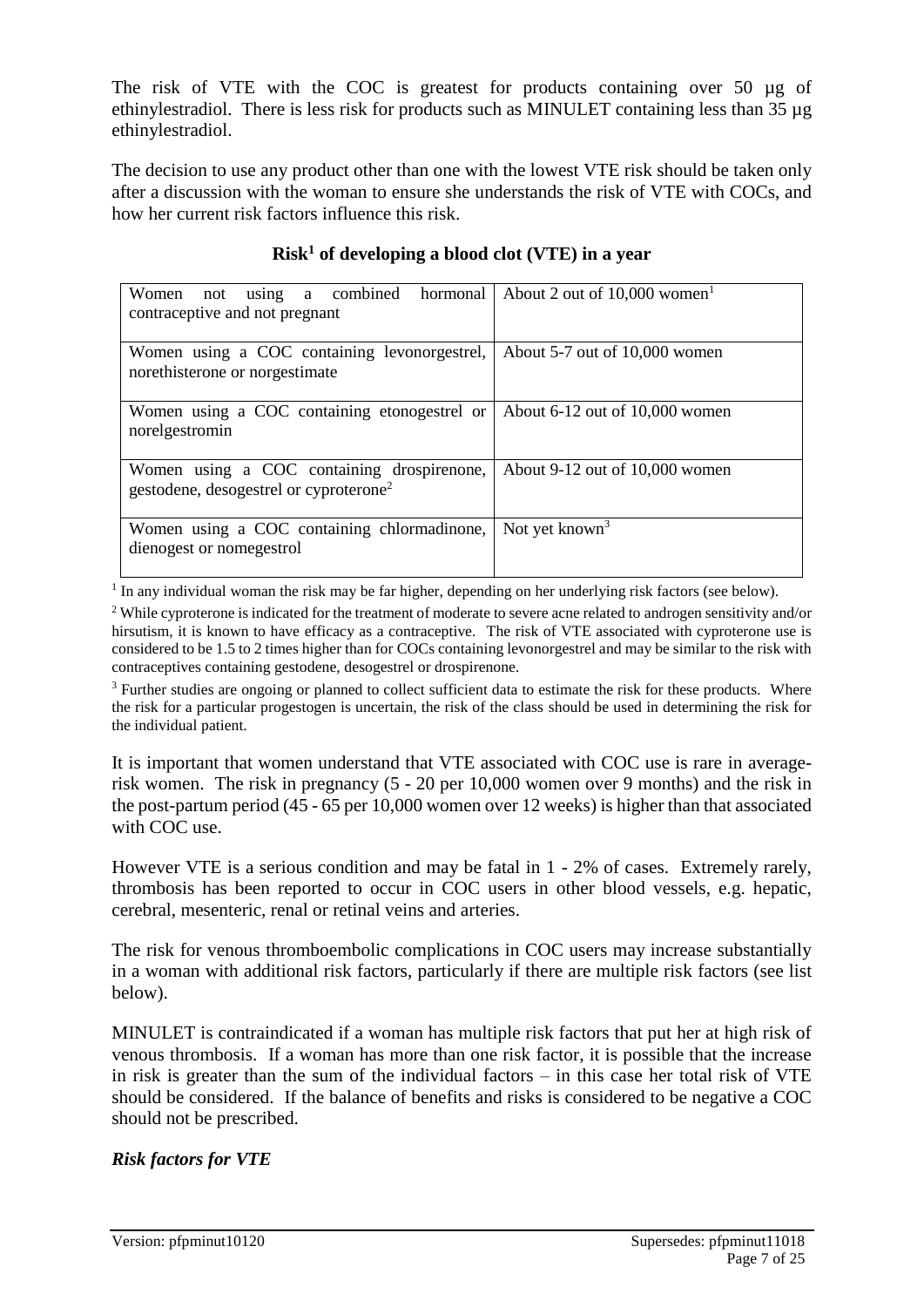The risk of venous thrombotic and thromboembolic events is further increased in women with conditions predisposing for venous thrombosis and thromboembolism. Examples of predisposing conditions for venous thrombosis and thromboembolism are:

- Obesity (body mass index over 30 kg/m²). Risk increases substantially as BMI rises.
- Prolonged immobilisation, major surgery, any surgery to the legs or pelvis, neurosurgery, or major trauma.
- Temporary immobilisation including air travel >4 hours can also be a risk factor for VTE, particularly in women with other risk factors.
- Positive family history (venous thromboembolism ever in a sibling or parent especially at a relatively early age e.g. before 50).
- Biochemical factors Activated Protein C (APC) resistance (including Factor V Leiden), antithrombin-III deficiency, protein C deficiency, protein S deficiency.
- Other medical conditions associated with VTE:
	- Cancer.
	- Systemic lupus erythematosus.
	- Haemolytic uraemic syndrome.
	- Chronic inflammatory bowel disease (e.g. Crohn's disease or ulcerative colitis).
	- Sickle cell disease.
- Increasing age, particularly above 35 years.
- Smoking.
- Recent delivery or second trimester abortion.

In women at risk of prolonged immobilisation (including major surgery, any surgery to the legs or pelvis, neurosurgery, or major trauma), it is advisable to discontinue use of MINULET (in the case of elective surgery at least four weeks in advance) and not resume until two weeks after complete remobilisation. Another method of contraception should be used to avoid unintentional pregnancy. Antithrombotic treatment should be considered if MINULET has not been discontinued in advance.

If a hereditary predisposition to VTE is suspected, the woman should be referred to a specialist for advice before deciding about any COC use.

The increased risk of VTE during the postpartum period should be considered if re-starting MINULET. Since the immediate post-partum period is associated with an increased risk of thromboembolism, combined oral contraceptives should be started no earlier than day 28 after delivery in a non-lactating woman, or second-trimester abortion.

There is no consensus about the possible role of varicose veins and superficial thrombophlebitis in venous thromboembolism.

#### *Symptoms of VTE (deep vein thrombosis and pulmonary embolism)*

Women should be informed of the symptoms of VTE and be advised to seek urgent medical attention if VTE symptoms develop and to inform the healthcare professional that she is taking a COC.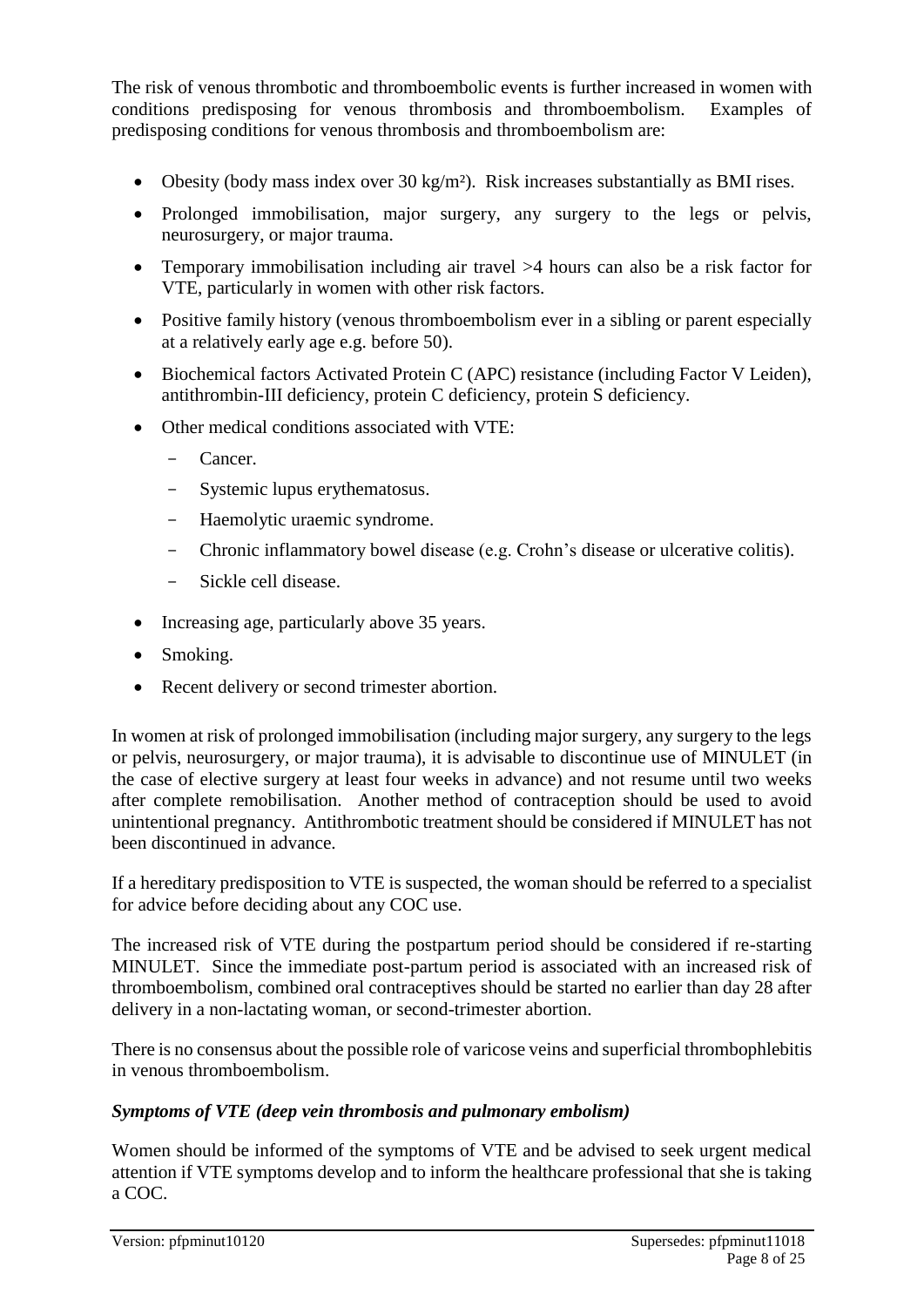Symptoms of deep vein thrombosis (DVT) can include:

- Unilateral swelling of the leg and/or foot or along a vein in the leg.
- Pain or tenderness in the leg which may be felt only when standing or walking.
- Increased warmth in the affected leg; red or discoloured skin on the leg.

Symptoms of pulmonary embolism (PE) can include:

- Sudden onset of unexplained shortness of breath or rapid breathing.
- Sudden coughing which may be associated with haemoptysis.
- Sharp chest pain.
- Severe light headedness or dizziness.
- Rapid or irregular heartbeat.

Some of these symptoms (e.g. "shortness of breath", "coughing") are non-specific and might be misinterpreted as more common or less severe events (e.g. respiratory tract infections).

Other signs of vascular occlusion can include: sudden pain, swelling and slight blue discoloration of an extremity.

If the occlusion occurs in the eye symptoms can range from painless blurring of vision which can progress to loss of vision. Sometimes loss of vision can occur almost immediately.

#### **Arterial Thrombosis and Thromboembolism**

#### *Risk of arterial thromboembolism (ATE)*

Epidemiological studies have associated the use of COCs with an increased risk for arterial thrombotic and thromboembolic events (e.g. myocardial infarction, angina pectoris, and cerebrovascular events, such as ischaemic and haemorrhagic stroke or TIA). Arterial thromboembolic events may be fatal.

The risk of arterial thrombotic and thromboembolic complications in COC users further increases in women with risk factors. MINULET is contraindicated if a woman has one serious or multiple risk factors for ATE that puts her at high risk of arterial thrombosis. If a woman has more than one risk factor, it is possible that the increase in risk is greater than the sum of the individual factors - in this case her total risk should be considered. If the balance of benefits and risks is considered to be negative a COC should not be prescribed.

#### *Risk factors for ATE*

Caution must be exercised when prescribing COCs for women with risk factors for arterial thrombotic and thromboembolic events, such as:

- Increasing age, particularly above 35 years.
- Smoking.
- Hypertension.
- Hyperlipidaemias.
- Obesity.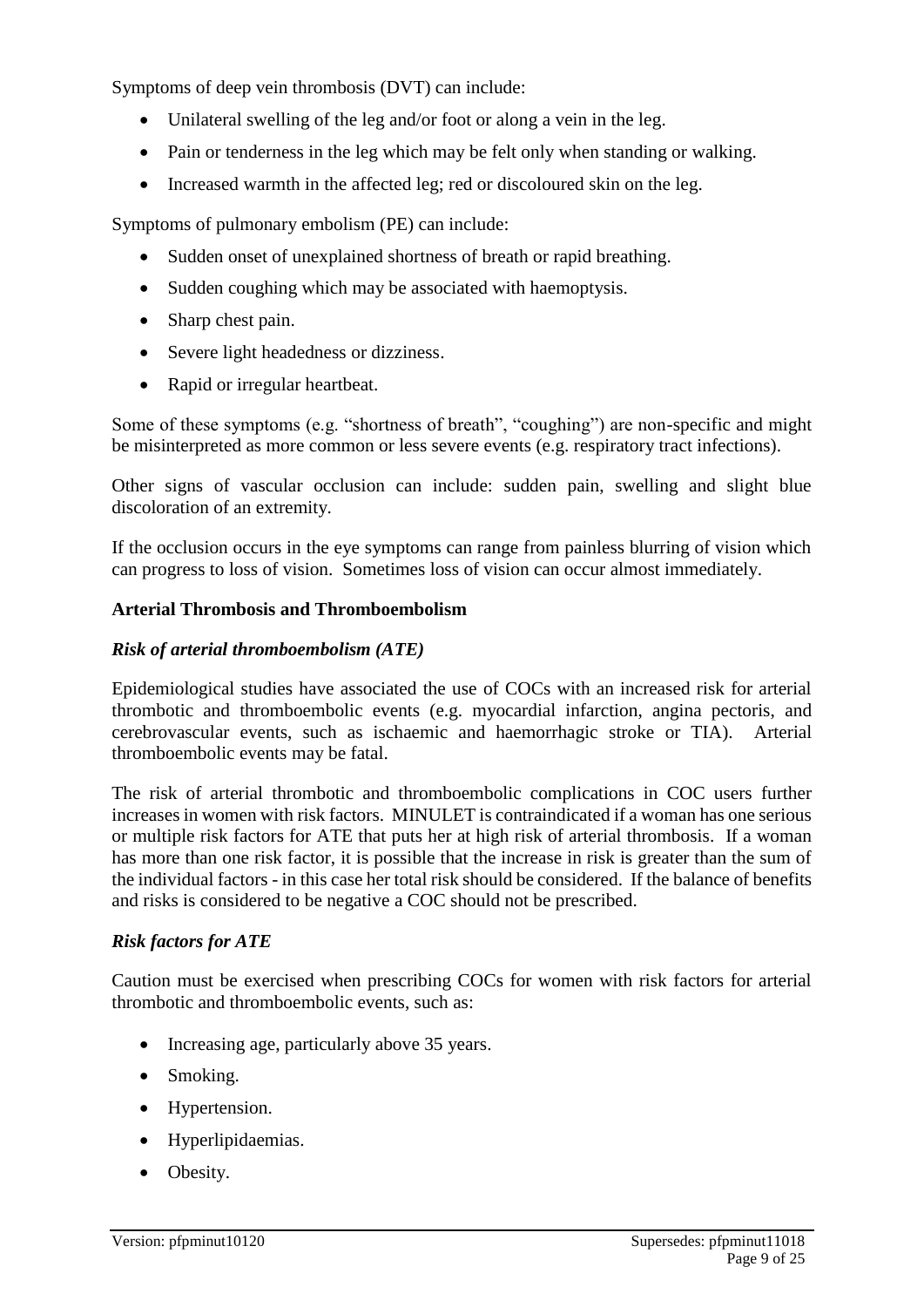- Positive family history (arterial thromboembolism ever in a sibling or parent especially at relatively early age e.g. below 50).
- Biochemical factors: hyperhomocysteinaemia and antiphospholipid antibodies (e.g. anticardiolipin antibodies, and lupus anticoagulant).
- Migraine.
- Other medical conditions associated with adverse vascular events:
	- Diabetes mellitus.
	- Hyperhomocysteinaemia.
	- Valvular heart disease.
	- Atrial fibrillation.
	- Dyslipoproteinaemia.
	- Systemic lupus erythematosus.
	- History of pre-eclamptic toxaemia.

Oral contraceptive use by cigarette smokers increases the risk of cardiovascular disease. This risk increases with heavy smoking and advancing age and is quite marked in women over the age of 35 years. Women should be advised not to smoke if they wish to use a COC. Women over 35 years of age who continue to smoke should be strongly advised to use a different method of contraception.

If a hereditary predisposition is suspected, the woman should be referred to a specialist for advice before deciding about any COC use.

An increase in frequency or severity of migraine during COC use (which may be prodromal of a cerebrovascular event) may be a reason for immediate discontinuation.

#### *Symptoms of ATE*

Women should be informed of the symptoms of ATE and be advised to seek urgent medical attention if ATE symptoms develop and to inform the healthcare professional that she is taking a COC.

Symptoms of a stroke can include:

- Sudden numbness or weakness of the face, arm or leg, especially on one side of the body.
- Sudden trouble walking, dizziness, loss of balance or coordination.
- Sudden confusion, trouble speaking or understanding.
- Sudden trouble seeing in one or both eyes.
- Sudden, severe or prolonged headache with no known cause.
- Loss of consciousness or fainting with or without seizure.

Temporary symptoms suggest the event is a transient ischaemic attack (TIA).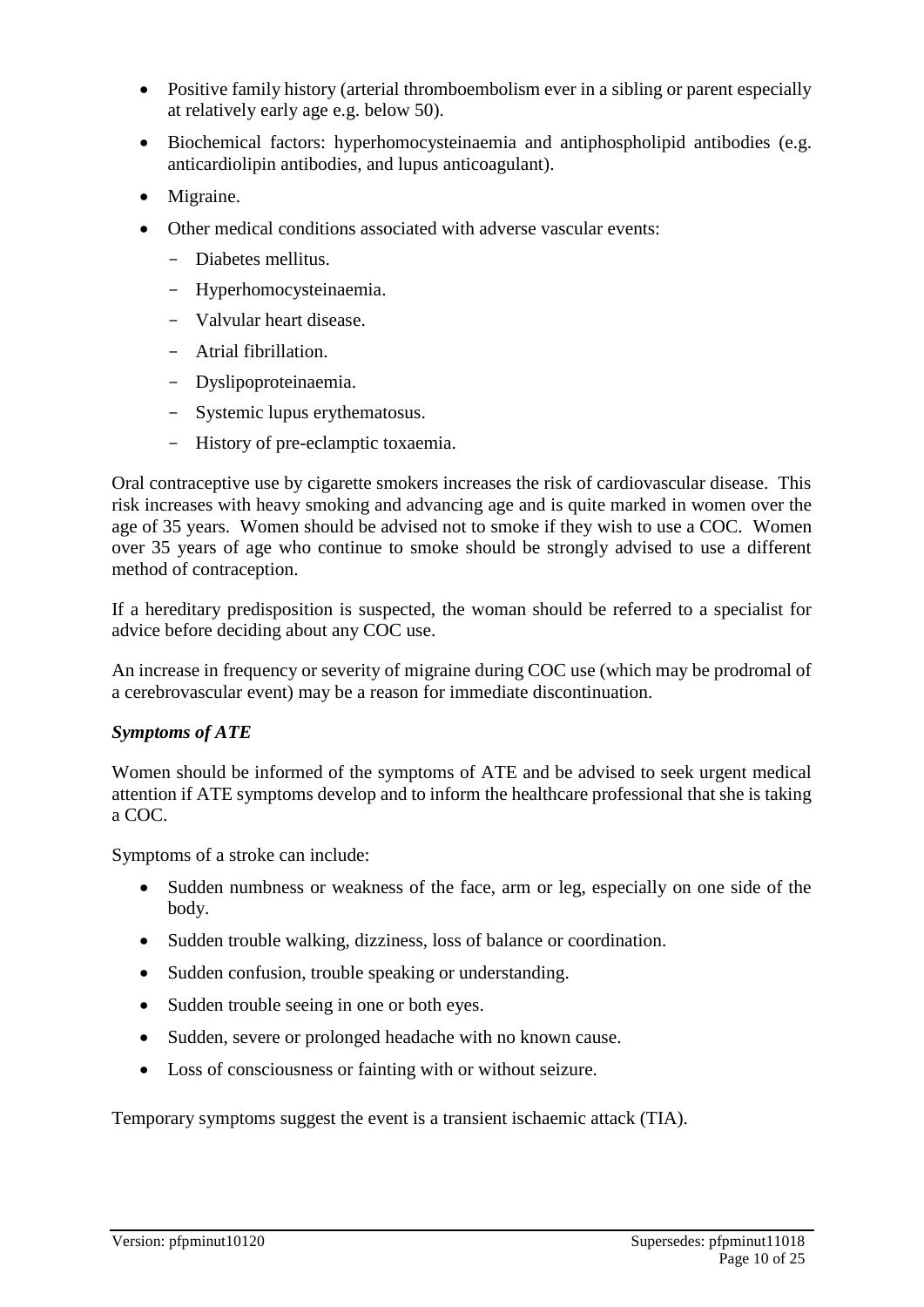The onset or exacerbation of migraine or development of headache of a new pattern that is recurrent, persistent, or severe requires discontinuation of the medicine and evaluation of the cause.

Women with migraine (particularly migraine with aura) who take combined oral contraceptives may be at increased risk of stroke.

Symptoms of myocardial infarction (MI) can include:

- Pain, discomfort, pressure, heaviness, sensation of squeezing or fullness in the chest, arm, or below the breastbone.
- Discomfort radiating to the back, jaw, throat, arm, stomach.
- Feeling of being full, having indigestion or choking.
- Sweating, nausea, vomiting or dizziness.
- Extreme weakness, anxiety, or shortness of breath.
- Rapid or irregular heartbeats.

#### **Medical Examination/Consultation**

A complete medical history and physical examination should be taken prior to the initiation or reinstitution of COC use, guided by the contraindications and precautions, and should be repeated at least annually during the use of COCs. A Papanicolaou (Pap) smear should be performed if the patient has been sexually active or if it is otherwise indicated. Pregnancy should be ruled out before the start of therapy. Baseline and periodic blood glucose determinations should be performed in patients predisposed to diabetes mellitus. Periodic medical assessment is also of importance because contraindications (e.g. a transient ischaemic attack, etc.) or risk factors (e.g. a family history of venous or arterial thrombosis) may appear for the first time during the use of a COC. The frequency and nature of these assessments should be adapted to the individual woman but should generally include special reference to blood pressure, breasts, abdomen and pelvic organs, including cervical cytology, and relevant laboratory tests such as urinalysis.

The woman should also be instructed to carefully read the user leaflet and to adhere to the advice given.

#### **Elevated Blood Pressure**

An increase in blood pressure has been reported in women receiving oral contraceptives. In some women, hypertension may be evident within a few months of beginning use and the incidence increases with the duration of use and the age of the woman. A significant rise in blood pressure is a reason for immediate discontinuation of use of oral contraceptives.

In women with hypertension, or a history of hypertension, or hypertension related diseases; another method of contraception may be preferable. If combined oral contraceptives are used in such cases, they should be monitored closely and if a significant elevation of blood pressure occurs, the medicine should be discontinued.

For most women, elevated blood pressure will generally return to baseline after stopping combined oral contraceptives, and there appears to be no difference in the occurrence of hypertension among ever- and never- users.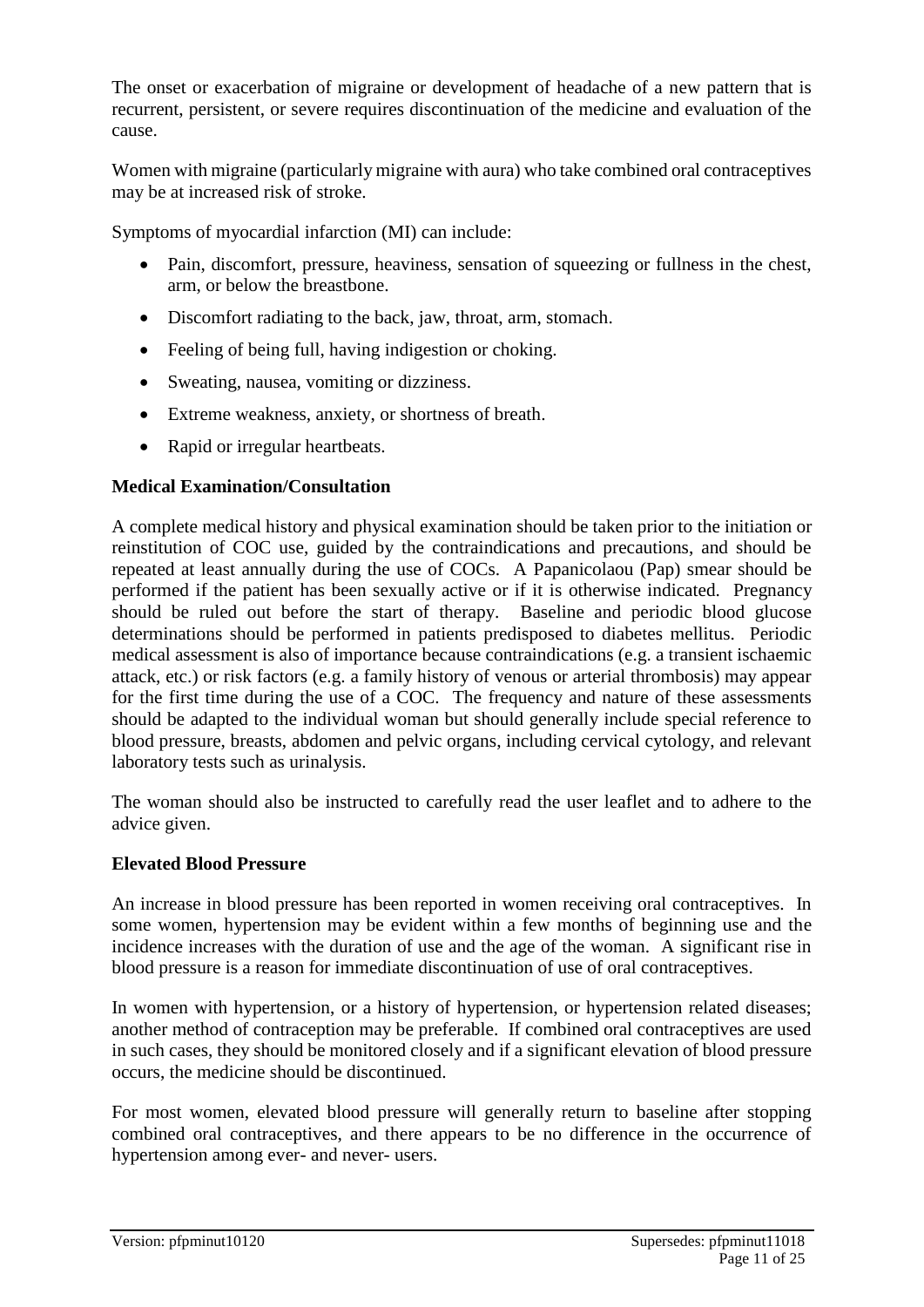Combined oral contraceptive use is contraindicated in women with uncontrolled hypertension (see section 4.3, Contraindications).

### **Angioedema**

Exogenous estrogens may induce or exacerbate symptoms of angioedema, particularly in women with hereditary angioedema.

#### **Carcinoma of the Reproductive Organs**

#### *Cervical Cancer*

The most important risk factor for cervical cancer is persistent human papillomavirus infection.

Several epidemiological studies suggest that oral contraceptive use has been associated with an increase in the risk of cervical intraepithelial neoplasia or invasive cervical cancer. The studies suggest that there is an "ever used" effect in addition to duration of use. These findings must be balanced against evidence of effects attributable to sexual behaviour, smoking and other factors. In cases of undiagnosed abnormal genital bleeding, adequate diagnostic measures are indicated.

#### *Breast Cancer*

A meta-analysis from 54 epidemiological studies showed that there is a slightly increased relative risk ( $RR = 1.24$ ) of having breast cancer diagnosed in women who are currently using combined oral contraceptives compared to never-users. The increased risk gradually disappears during the course of the 10 years after cessation of combined oral contraceptive use. These studies do not provide evidence for causation. The observed pattern of increased risk may be due to an earlier diagnosis of breast cancer in combined oral contraceptive users (due to more regular clinical monitoring), the biological effects of combined oral contraceptives or a combination of both. Because breast cancer is rare in women under 40 years of age, the excess number of breast cancer diagnoses in current and recent combined oral contraceptive users is small in relation to the lifetime risk of breast cancer. Breast cancers diagnosed in everusers tend to be less advanced clinically than the cancers diagnosed in never-users.

Established risk factors for the development of breast cancer include increasing age, family history, obesity, nulliparity, and late age for first full-term pregnancy.

#### **Carbohydrate and Lipid Metabolic Effects**

Glucose intolerance has been reported in combined oral contraceptive users. Women with impaired glucose tolerance or diabetes mellitus who use combined oral contraceptives should be carefully monitored (see section 4.3, Contraindications). The requirement for insulin or oral anti-diabetics can either increase or decrease. In general, the urine should be checked for sugar before the prescription of and at six-month intervals during the use of oral contraceptives in pre-diabetic and diabetic patients.

A small proportion of women will have adverse lipid changes while taking oral contraceptives. Non-hormonal contraception should be considered in women with uncontrolled dyslipidaemias.

Persistent hypertriglyceridaemia may occur in a small proportion of oral contraceptive users. Elevations of plasma triglycerides in combined oral contraceptive users may lead to pancreatitis and other complications.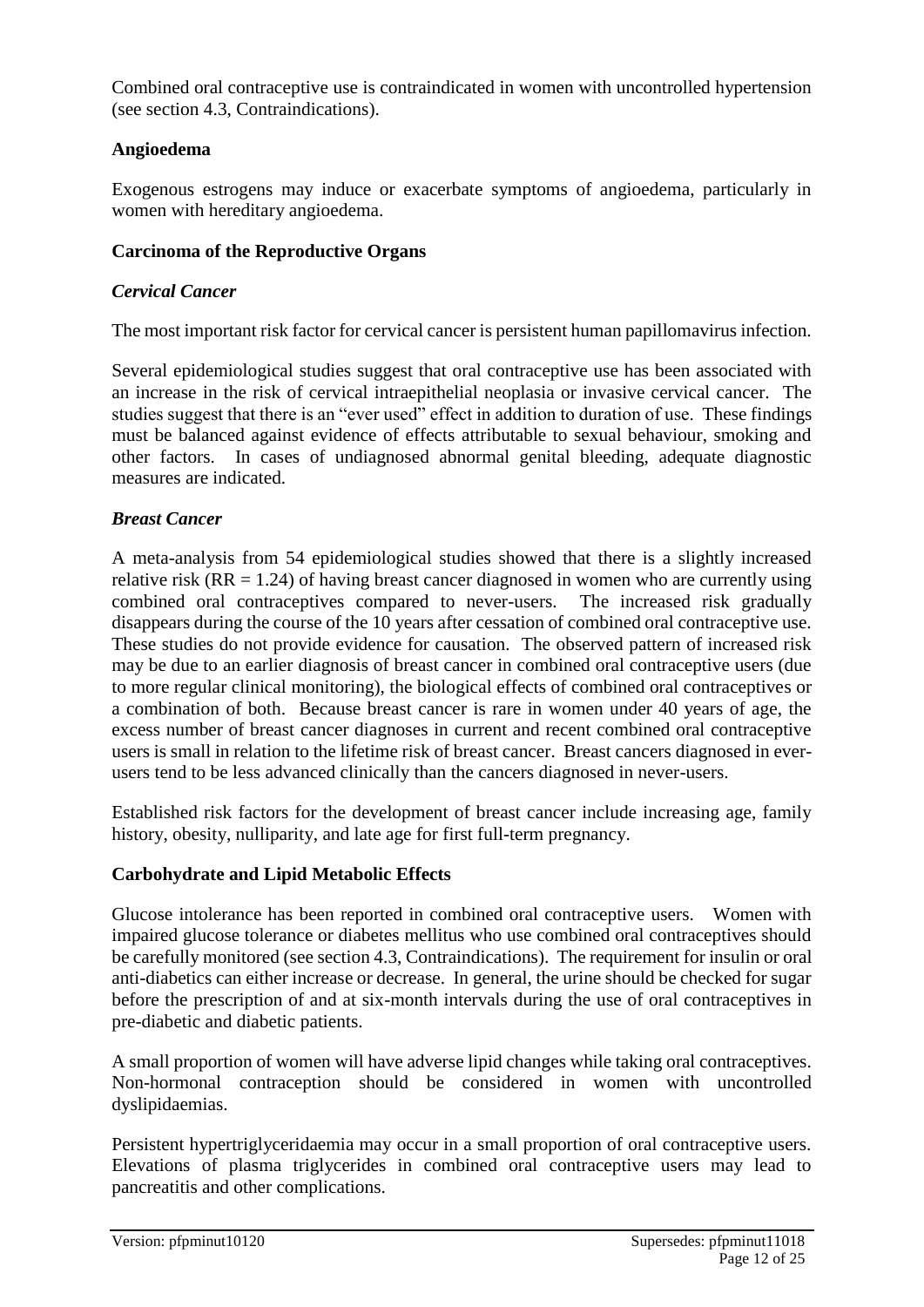Estrogens increase serum high-density lipoproteins (HDL cholesterol), whereas a decline in serum HDL cholesterol has been reported with many progestational agents. Some progestogens may elevate low-density lipoprotein (LDL) levels and may render the control of hyperlipidaemias more difficult. The net effect of a COC depends on the balance achieved between doses of estrogen and progestogen and the nature and absolute amount of progestogens used in the contraceptive. The amount of both hormones should be considered in the choice of a COC.

Women who are being treated for hyperlipidaemias should be followed closely if they elect to use combined oral contraceptives.

#### **Genital Bleeding**

In some women withdrawal bleeding may not occur during the inactive tablet interval. If MINULET has not been taken according to directions prior to the first missed withdrawal bleed, or if two consecutive withdrawal bleeds are missed, tablet-taking should be discontinued and a non-hormonal back-up method of contraception used until the possibility of pregnancy is excluded.

Breakthrough bleeding or spotting may occur in women taking combined oral contraceptives, especially during the first three months of use. If this bleeding persists or recurs, non-hormonal causes should be considered and adequate diagnostic measures may be indicated to rule out pregnancy, infection, malignancy, or other conditions. If pathology has been excluded, continuation of MINULET or a change to another formulation may solve the problem. Changing to a regimen with a higher estrogen content may be useful in minimising menstrual irregularity.

Some women may encounter post-pill amenorrhoea (possibly with anovulation) or oligomenorrhoea, especially when such a condition was pre-existent.

#### **Ocular Lesions**

Optic neuritis and retinal vascular thrombosis, which may lead to partial or complete loss of vision, have been reported in association with oral contraceptive use. Oral contraceptives should be discontinued and the cause immediately evaluated if there are signs or symptoms such as visual changes; onset of proptosis, diplopia; papilloedema or retinal vascular lesions.

#### **Gallbladder Disease**

Earlier epidemiological studies have reported an increased lifetime relative risk of gallbladder surgery in users of oral contraceptives and estrogens. However, the results of more recent studies indicate the risk of gallbladder disease may be minimal.

#### **Hepatic Neoplasia/Liver Disease/Hepatitis C**

In rare cases hepatic adenomas and in extremely rare cases, hepatocellular carcinoma may be associated with combined oral contraceptive use. The risk appears to increase with duration of combined oral contraceptive use. Rupture of hepatic adenomas may cause death through intraabdominal haemorrhage.

If severe upper abdominal complaints, liver enlargement or signs of intra-abdominal haemorrhage occurs, differential diagnostic consideration should be given to the presence of a liver tumour.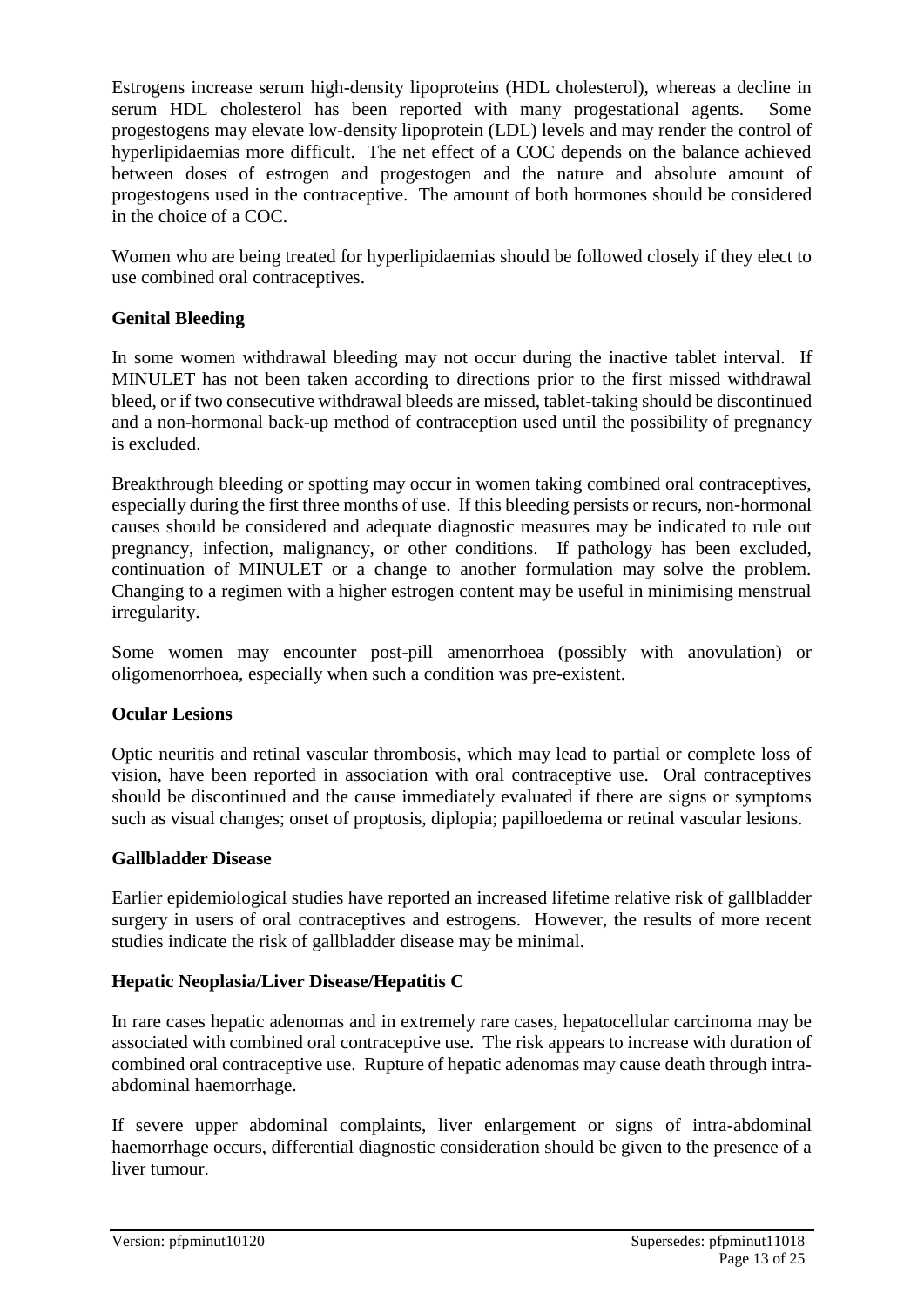Women with a history of combined oral contraceptive-related cholestasis or women with cholestasis during pregnancy are more likely to have this condition with combined oral contraceptive use. If these patients receive a combined oral contraceptive they should be carefully monitored and, if the condition recurs, the combined oral contraceptive should be discontinued.

Hepatocellular injury has been reported with combined oral contraceptive use. Early identification of drug-related hepatocellular injury can decrease the severity of hepatotoxicity when the drug is discontinued. If hepatocellular injury is diagnosed, patients should stop their combined oral contraceptive use, use a non-hormonal form of contraception and consult their doctor.

Acute or chronic disturbances of liver function require the discontinuation of combined oral contraceptive use until liver function has returned to normal (see section 4.3, Contraindications).

### *Hepatitis C*

During clinical trials with patients treated for HCV infections with the medicinal products containing ombitasvir/paritaprevir/ritonavir and dasabuvir with or without ribavirin, transaminase (ALT) elevations higher than 5 times the upper limit of normal (ULN) occurred significantly more frequently in women using ethinylestradiol-containing medications such as COCs (see sections 4.3, Contraindications and 4.5, Interactions With Other Medicines and Other Forms of Interactions**)**.

### **Depression**

Women with a history of depression who use combined oral contraceptives should be carefully observed and the drug discontinued if depression recurs to a serious degree. Patients becoming significantly depressed while taking combined oral contraceptives should stop the medication and use an alternative method of contraception in an attempt to determine whether the symptom is drug-related.

#### **Sexually Transmissible Diseases**

Patients should be counselled that MINULET does not protect against HIV infection (AIDS) and other sexually transmissible diseases. The woman should be advised that additional measures are needed to prevent the transmission of STDs.

#### **Vomiting and/or Diarrhoea**

Diarrhoea and/or vomiting may reduce hormone absorption resulting in decreased serum concentrations (see section 4.2, Dose and Method of Administration).

#### **Other**

These agents may cause some degree of fluid retention. Women with cardiac or renal dysfunction or asthma require careful observation since these conditions may be exacerbated by the fluid retention, which may occur in users of oral contraceptives.

Serum folate levels may be depressed by oral contraceptive use. Women who became pregnant shortly after discontinuing these medicines may have a greater chance of developing folate deficiency and its complications. Folate supplementation may be required if a woman becomes pregnant shortly after ceasing tablet taking.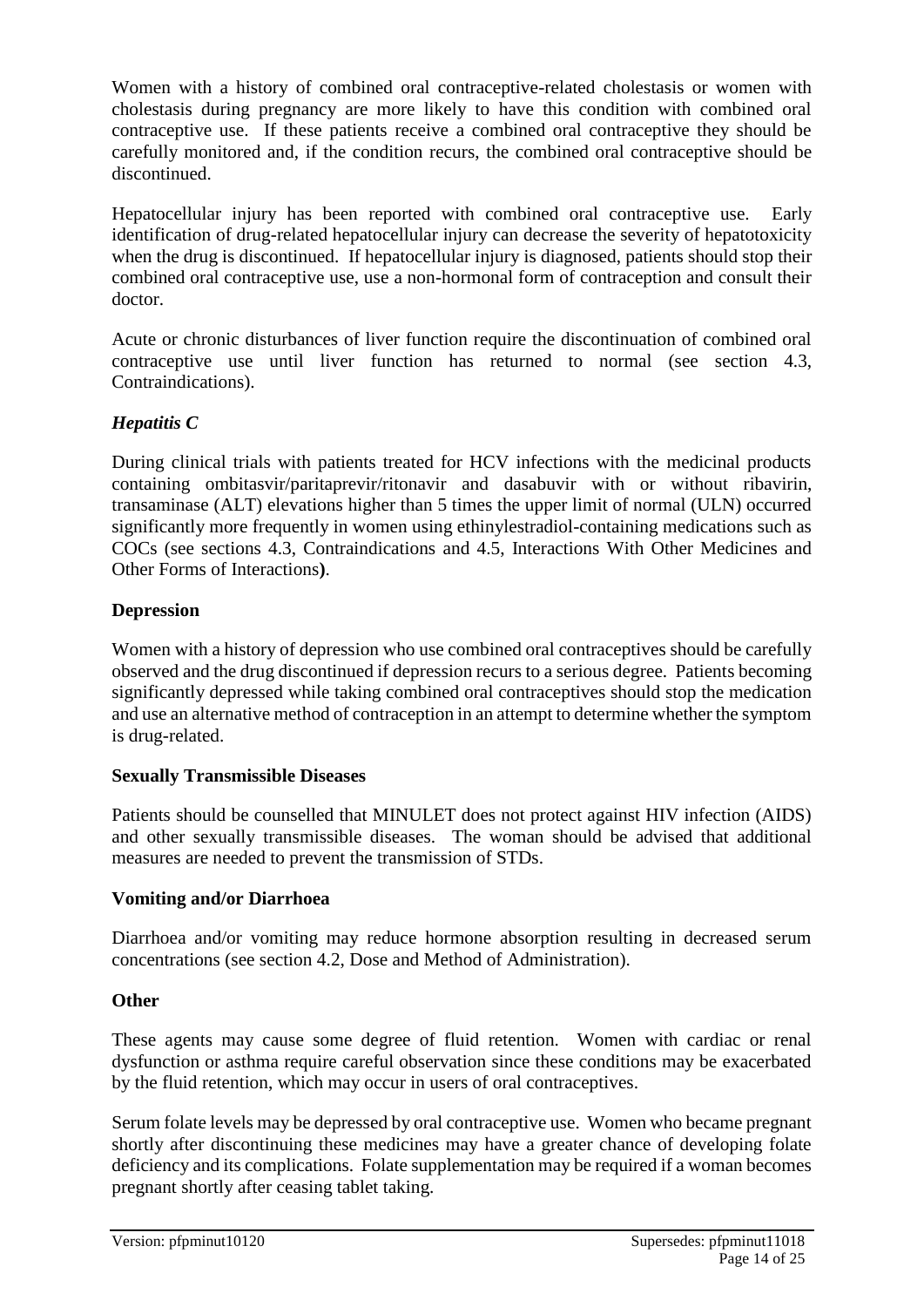Moniliasis: Women should be warned that vulvo-vaginal monilial infection may occur or recur, and of the need for appropriate treatment.

Adolescent women: Estrogens may accelerate epiphyseal closure. Preferably they should not be prescribed before regular menstruation is established, and with discretion until bone growth is complete.

#### **Use in the Elderly**

Combined oral contraceptives are not indicated for use in postmenopausal women.

#### **Paediatric Use**

Safety and efficacy of combined oral contraceptives have been established in women of reproductive age. Use of these products before menarche is not indicated.

#### **Effects on Laboratory Tests**

Estrogen-containing preparations can affect many laboratory tests. Some examples are:-

- 1. Increased prothrombin and Factors VII, VIII, IX, and X; decreased antithrombin 3; increased noradrenaline-induced platelet aggregability.
- 2. Increased thyroid-binding globulin (TBG) leading to increased circulating totalthyroid hormone, as measured by protein-bound iodine (PBI), T4 by radioimmunoassay. Free T3 resin uptake is decreased, reflecting the elevated TBG; free T4 concentration is unaltered.
- 3. Reduced response to metyrapone test.

The results of these tests should not be regarded as reliable until oral contraceptive use has been discontinued for 1-2 months. Abnormal tests should then be repeated.

Oral contraceptives may produce false positive results when neutrophil alkaline phosphatase activity is evaluated for the early diagnosis of pregnancy.

#### **4.5 Interactions with other medicines and other forms of interactions**

The prescribing information of concomitant medications should be consulted to identify potential interactions.

Interactions between ethinylestradiol and other substances may lead to decreased or increased ethinylestradiol concentrations, respectively.

Concomitant use with the medicinal products containing ombitasvir/paritaprevir/ritonavir and dasabuvir, with or without ribavirin may increase the risk of ALT elevations (see section 4.3, Contraindications and section 4.4, Special Warnings and Precautions for Use, **Hepatic Neoplasia/Liver Disease/Hepatitis C**). Therefore, COC users must switch to an alternative method of contraception (e.g., progestogen-only contraception or non-hormonal methods) prior to starting therapy with anti-viral HCV medicinal products such as ombitasvir,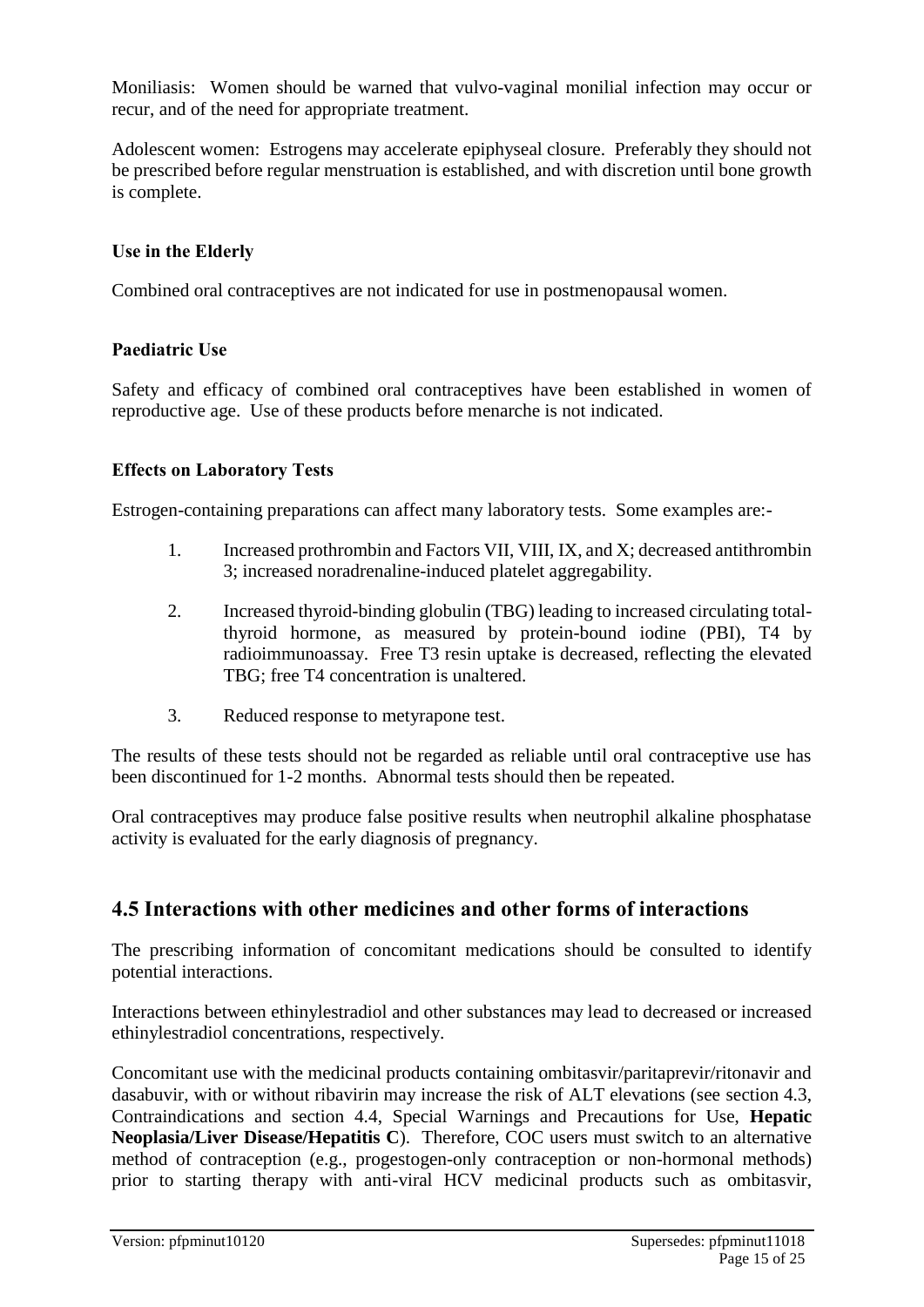paritaprevir, ritonavir, dasabuvir. COCs can be restarted 2 weeks following completion of treatment with an anti-viral HCV medicinal product.

#### **Drugs that May Decrease Ethinylestradiol Concentrations**

Decreased ethinylestradiol serum concentrations may cause an increased incidence of breakthrough bleeding and menstrual irregularities and may possibly reduce efficacy of the oral contraceptive.

Examples of substances that may decrease serum ethinylestradiol concentrations include any substance that reduces gastrointestinal transit time and, therefore, ethinylestradiol absorption, and substances that induce hepatic microsomal enzymes, such as anti-convulsants (phenytoin, primidone, barbiturates), rifampicin, rifabutin, griseofulvin, topiramate, modafinil, ritonavir, dexamethasone and some protease inhibitors, certain antibiotics (e.g. ampicillin and other penicillins, tetracyclines, chloramphenicol) and phenylbutazone.

Breakthrough bleeding has been reported in patients taking oral contraceptives and St. John's wort (*Hypericum perforatum*). St. John's wort may induce hepatic microsomal enzymes, which theoretically may result in reduced efficacy of oral contraceptives. If oral contraceptives and St. John's wort are used concomitantly, a non-hormonal back-up method of birth control is recommended.

These have been reported to result in contraceptive failure, presumably by hepatic enzyme induction and/or reduced entero-hepatic circulation of sex steroids due to changes in bowel flora.

During concomitant use of MINULET and substances that may lead to decreased ethinylestradiol serum concentrations, it is recommended that a non-hormonal back-up method of birth control (such as condoms and spermicide) be used in addition to the regular intake of MINULET. In the case of prolonged use of such substances combined oral contraceptives should not be considered the primary contraceptive.

After discontinuation of substances that may lead to decreased ethinylestradiol serum concentrations, use of a non-hormonal back-up method is recommended for at least 7 days. Longer use of a back-up method is advisable after discontinuation of substances that have lead to induction of hepatic microsomal enzymes, resulting in decreased ethinylestradiol serum concentrations. It may sometimes take several weeks until enzyme induction has completely subsided, depending on dosage, duration of use and rate of elimination of the inducing substance.

There have been reports of pregnancy when COCs were co-administered with certain antibiotics (e.g. ampicillin, other penicillins, tetracyclines).

#### **Drugs that May Increase Ethinylestradiol Concentrations**

Examples of substances that may increase ethinylestradiol concentrations include atorvastatin, competitive inhibitors for sulphation in the gastrointestinal wall, such as ascorbic acid and paracetamol and substances that inhibit cytochrome P4503A4 isoenzymes such as indinavir, and fluconazole.

#### **Effect of Ethinylestradiol on the Metabolism of Other Drugs**

Ethinylestradiol may interfere with the metabolism of other drugs by inhibiting hepatic microsomal enzymes, or by inducing hepatic drug conjugation, particularly glucuronidation.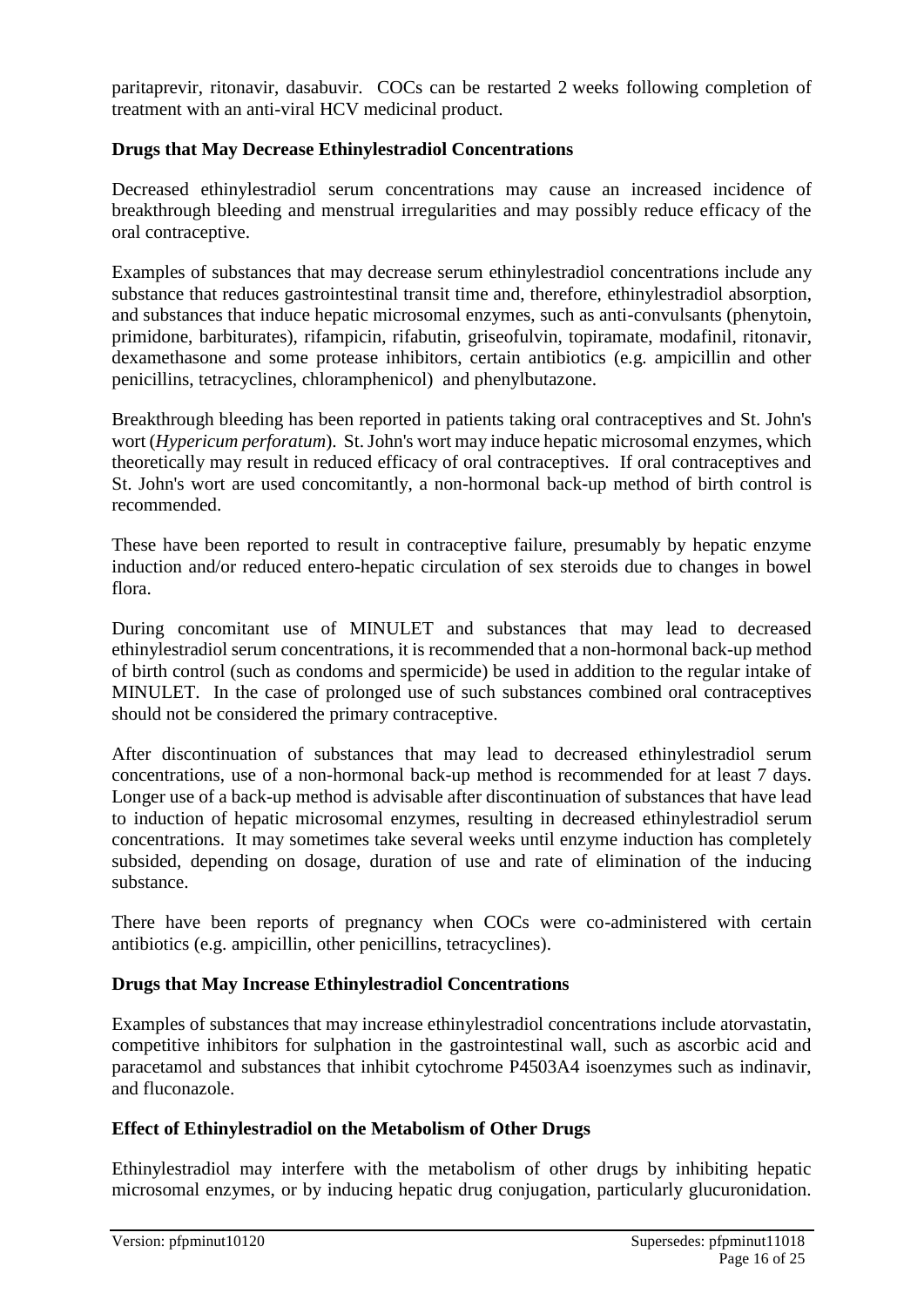Accordingly, plasma and tissue concentrations may either be increased (e.g., cyclosporin, theophylline, corticosteroids) or decreased (e.g. lamotrigine).

Increased intermenstrual bleeding has been reported during concomitant administration of nitrofurantoin, phenoxymethyl penicillin and neomycin.

#### **Drugs That May be Affected by Oral Contraceptives**

Anti-diabetic agents - Oral contraceptives may impair glucose tolerance, and there may occasionally be a small increase in insulin requirements or oral antidiabetic agents. Diabetic women should be watched closely.

Anticoagulants - The effectiveness of bishydroxycoumarin may be reduced (the use of oral contraceptives in patients with some form of clotting disorder would be contraindicated).

Estrogens may possibly inhibit the metabolism of tricyclic antidepressants such as imipramine and desmethylimipramine leading to increased plasma levels and accumulation.

Oral contraceptives may interfere with the oxidative metabolism of diazepam and chlordiazepoxide resulting in plasma accumulation of the parent compound. Women receiving these benzodiazepines on a long-term basis should be monitored for increased sedative effects.

Estrogens may enhance the effects of glucocorticoids.

## **4.6 Fertility, pregnancy and lactation**

#### **Effects on Fertility**

The first spontaneous ovulation after stopping oral contraceptives is sometimes delayed; and there is evidence of temporary impairment of fertility in some women who discontinue oral contraception, which appears to be independent of the duration of use. This has been observed more often in women with a history of oligomenorrhoea or secondary amenorrhoea. Impairment diminishes with time, but may be evident up to 30 months after cessation of oral contraception in nulliparous women. It should be suggested to women who decide to become pregnant that alternative methods of contraception be used until they have their first spontaneous period, so that the estimated date of delivery may be made with more certainty.

#### **Use in Pregnancy**

#### Category B3

Pregnancy must be excluded before starting MINULET. If pregnancy occurs during use of MINULET, the preparation must be withdrawn immediately.

Oral contraceptives have not been shown to have any deleterious effects on the fetus or to increase the incidence of miscarriage in women who discontinue their use prior to conception. However, in women who discontinue oral contraceptives with the intent of becoming pregnant, a non-hormonal method of contraception is recommended for three months before attempting to conceive.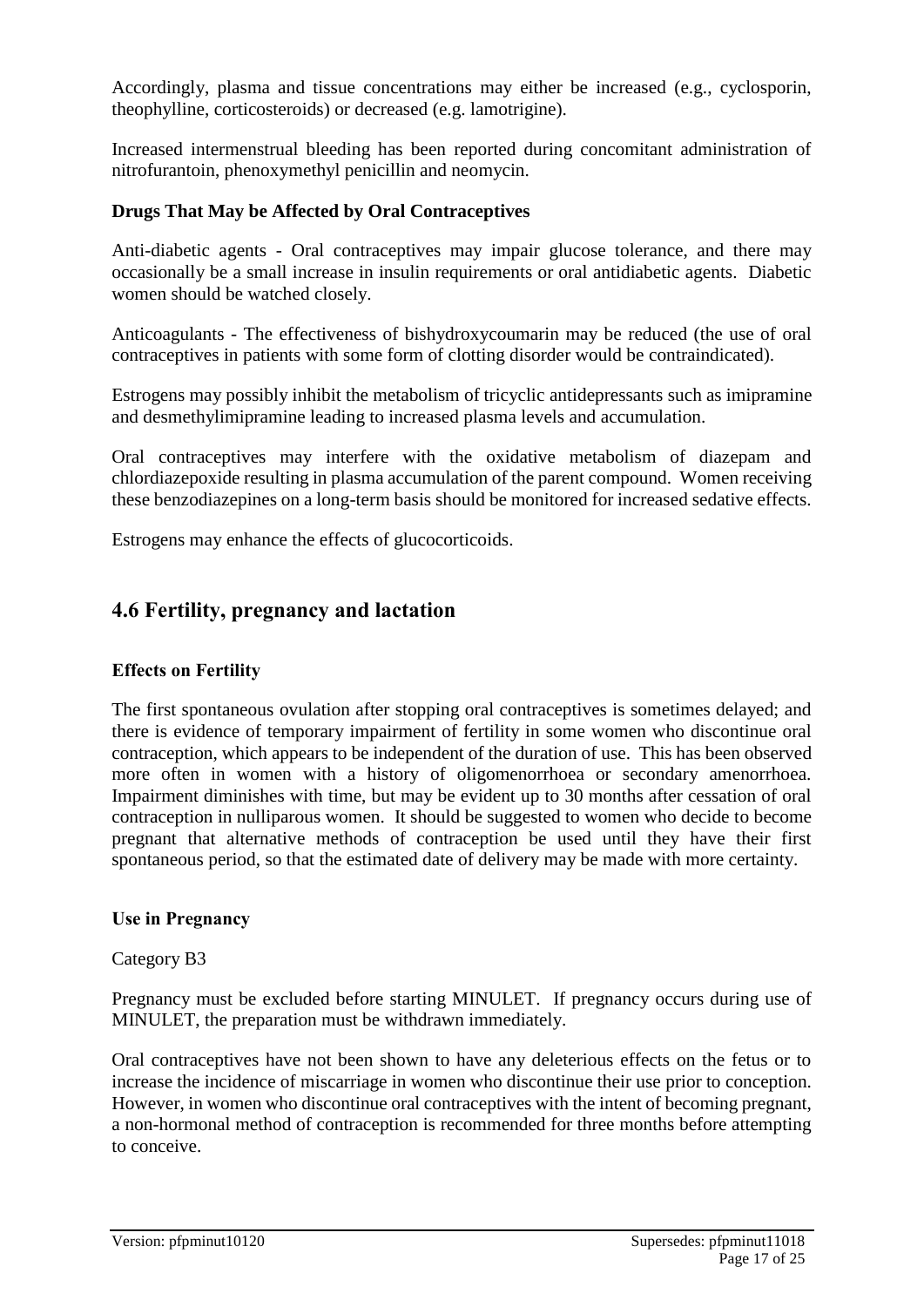Studies do not suggest a teratogenic effect when oral contraceptives are taken inadvertently during early pregnancy.

Animal studies have shown that high doses of progestogens can cause masculinisation of the female fetus. The results of these experiments in animals do not seem to be relevant to humans because of the low doses used in oral contraceptives.

The increased risk of VTE during the postpartum period (recent delivery or second trimester abortion) should be considered when re-starting MINULET.

#### **Use in Lactation**

Small amounts of contraceptive steroids and/or metabolites have been identified in the milk of nursing mothers and a few adverse effects on the child have been reported, including jaundice and breast enlargement. Lactation may be influenced by combined oral contraceptives as they may reduce the quantity and change the composition of breast milk. The use of combined oral contraceptives is generally not recommended until the nursing mother has completely weaned her child.

## **4.7 Effect on ability to drive and use machines**

'The effects of this medicine on a person's ability to drive and use machines were not assessed as part of its registration.

## **4.8 Adverse effects (undesirable effects)**

The most serious adverse reactions associated with the use of oral contraceptives are indicated under sections 4.3, Contraindications and 4.4, Special Warnings and Precautions for Use.

Adverse reactions are listed in the Table per CIOMS frequency categories:

| Very common: | $>10\%$             |
|--------------|---------------------|
| Common:      | $>1\%$ and $<10\%$  |
| Uncommon:    | ≥0.1% and <1%       |
| Rare:        | $≥0.01\%$ and <0.1% |
| Very rare:   | $< 0.01\%$          |
|              |                     |

Use of combined oral contraceptives has been associated with an increased risk of the following:

Arterial and venous thrombotic and thromboembolic events, including myocardial infarction, stroke, venous thrombosis, transient ischaemic attack and pulmonary embolism

Cervical intraepithelial neoplasia and cervical cancer

Breast cancer diagnosis

Benign hepatic tumours (e.g. focal nodular hyperplasia, hepatic adenomas).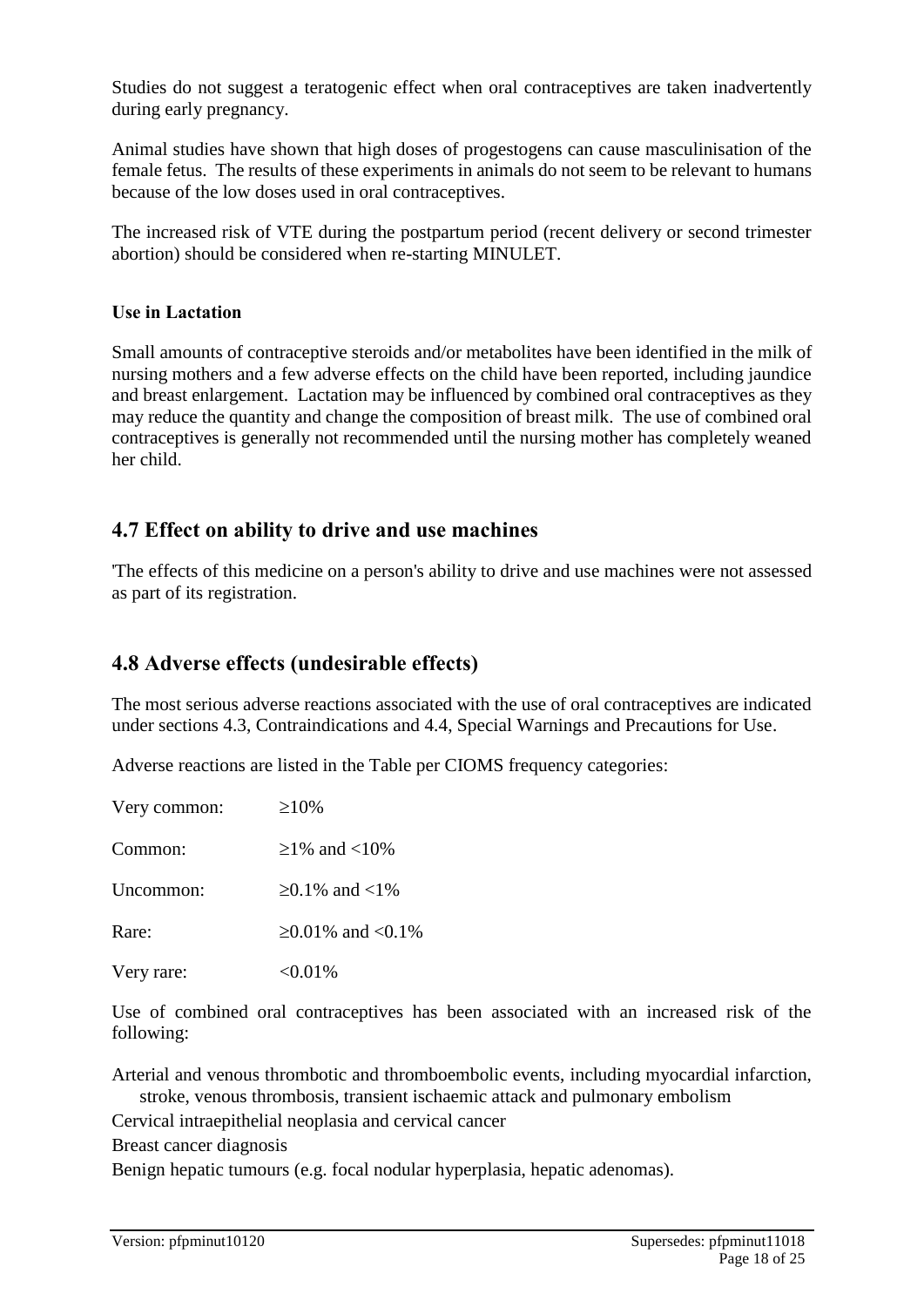## **Adverse Reaction by System Organ Class**

| <b>Infections and Infestations</b>           |                                                                                                                                                                |
|----------------------------------------------|----------------------------------------------------------------------------------------------------------------------------------------------------------------|
| Common                                       | Vaginitis, including candidiasis                                                                                                                               |
| Neoplasms benign, malignant, and unspecified |                                                                                                                                                                |
| Very Rare                                    | Hepatic adenoma, hepatocellular carcinomas                                                                                                                     |
| <b>Immune system disorders</b>               |                                                                                                                                                                |
| Rare                                         | Anaphylactic/anaphylactoid reactions, including very rare cases<br>of urticaria, angioedema, and severe reactions with respiratory<br>and circulatory symptoms |
| Very rare                                    | Exacerbation of systemic lupus erythematosus                                                                                                                   |
| <b>Metabolism and nutrition disorders</b>    |                                                                                                                                                                |
| Uncommon                                     | Changes in appetite (increase or decrease)                                                                                                                     |
| Rare                                         | Glucose intolerance                                                                                                                                            |
| Very rare                                    | Exacerbation of porphyria                                                                                                                                      |
| Psychiatric disorders                        |                                                                                                                                                                |
| Common                                       | Mood changes, including depression; changes in libido                                                                                                          |
| Nervous system disorders                     |                                                                                                                                                                |
| Very common                                  | Headache, including migraines                                                                                                                                  |
| Common                                       | Nervousness; dizziness                                                                                                                                         |
| Very rare                                    | Exacerbation of chorea                                                                                                                                         |
| Eye disorders                                |                                                                                                                                                                |
| Rare                                         | Intolerance to contact lenses                                                                                                                                  |
| Very rare                                    | Optic neuritis*; retinal vascular thrombosis                                                                                                                   |
| Vascular disorders                           |                                                                                                                                                                |
| Very rare                                    | Aggravation of varicose veins                                                                                                                                  |
| <b>Gastrointestinal disorders</b>            |                                                                                                                                                                |
| Common                                       | Nausea; vomiting; abdominal pain                                                                                                                               |
| Uncommon                                     | Abdominal cramps; bloating                                                                                                                                     |
| Very rare                                    | Pancreatitis; ischaemic colitis                                                                                                                                |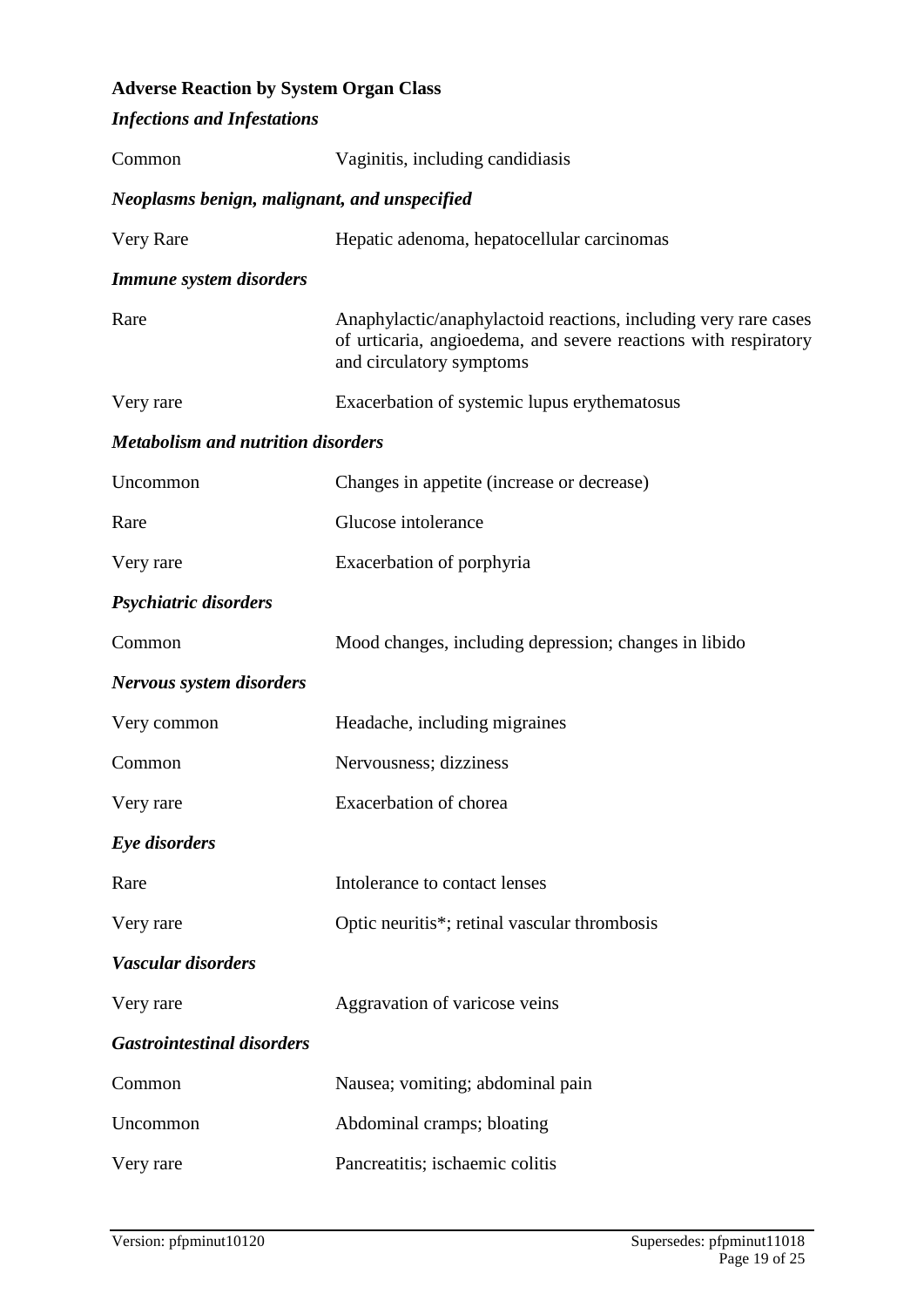| Unknown                                                                                                               | Inflammatory bowel disease (Crohn's disease, ulcerative colitis)                                                                                        |  |
|-----------------------------------------------------------------------------------------------------------------------|---------------------------------------------------------------------------------------------------------------------------------------------------------|--|
| <b>Hepato-biliary disorders</b>                                                                                       |                                                                                                                                                         |  |
| Rare                                                                                                                  | Cholestatic jaundice                                                                                                                                    |  |
| Very rare                                                                                                             | Gallbladder disease, including gallstones**                                                                                                             |  |
| Unknown                                                                                                               | Hepatocellular injury (e.g. hepatitis, hepatic function abnormal)                                                                                       |  |
| Skin and subcutaneous tissue disorders                                                                                |                                                                                                                                                         |  |
| Common                                                                                                                | Acne                                                                                                                                                    |  |
| Uncommon                                                                                                              | Rash; chloasma (melasma), which may persist; hirsutism;<br>alopecia                                                                                     |  |
| Rare                                                                                                                  | Erythema nodosum                                                                                                                                        |  |
| Very rare                                                                                                             | Erythema multiforme                                                                                                                                     |  |
| <b>Renal and urinary disorders</b>                                                                                    |                                                                                                                                                         |  |
| Very rare                                                                                                             | Haemolytic uraemic syndrome                                                                                                                             |  |
| <b>Reproductive system and breast disorders</b>                                                                       |                                                                                                                                                         |  |
| Very common                                                                                                           | Breakthrough bleeding/spotting                                                                                                                          |  |
| Common                                                                                                                | Breast pain, tenderness, enlargement, secretion; dysmenorrhoea;<br>change in menstrual flow; change in cervical ectropian and<br>secretion; amenorrhoea |  |
| General disorders and administration site conditions                                                                  |                                                                                                                                                         |  |
| Common                                                                                                                | Fluid retention/oedema                                                                                                                                  |  |
| <i><b>Investigations</b></i>                                                                                          |                                                                                                                                                         |  |
| Common                                                                                                                | Changes in weight (increase or decrease)                                                                                                                |  |
| Uncommon                                                                                                              | Increase in blood pressure; changes in serum lipid levels,<br>including hypertriglyceridaemia                                                           |  |
| Rare                                                                                                                  | Decrease in serum folate levels.***                                                                                                                     |  |
| * Optic neuritis may lead to partial or complete loss of vision.<br>of this disease in previously asymptomatic women. | ** Combined oral contraceptives may worsen existing gallbladder disease and may accelerate the development                                              |  |

\*\*\* Serum folate levels may be depressed by combined oral contraceptive therapy.

## **Reporting Suspected Adverse Effects**

Reporting suspected adverse reactions after registration of the medicinal product is important. It allows continued monitoring of the benefit-risk balance of the medicinal product. Healthcare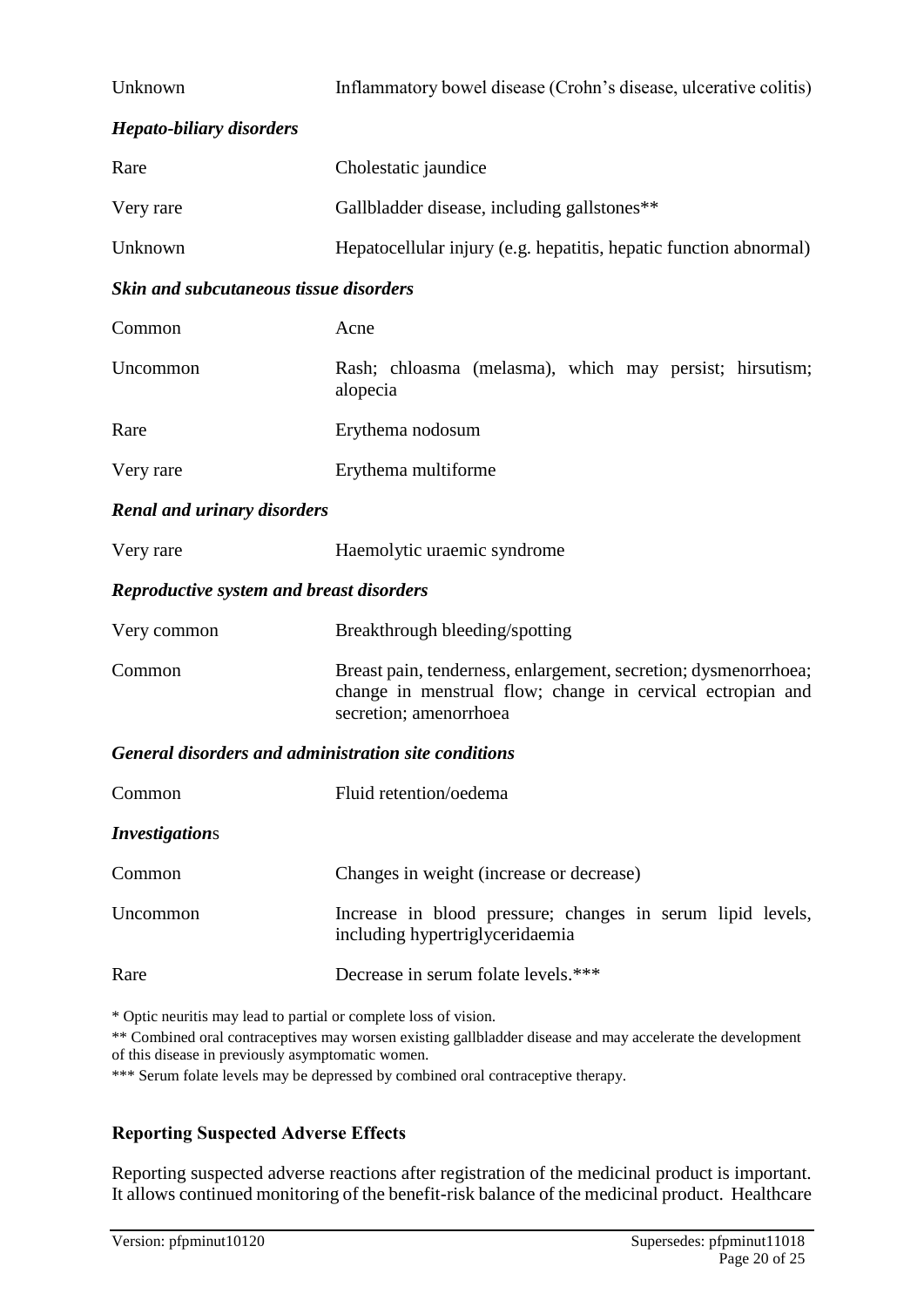professionals are asked to report any suspected adverse reactions at www.tga.gov.au/reportingproblems.

## **4.9 Overdose**

#### **Signs and symptom**s

Symptoms of oral contraceptive overdosage in adults and children may include nausea, vomiting, breast tenderness, dizziness, abdominal pain, drowsiness/fatigue; withdrawal bleeding may occur in females.

#### **Recommended treatment**

There is no specific antidote and further treatment, if necessary is directed to the symptoms.

For information on the management of overdose, contact the Poisons Information Centre on 13 11 26 (Australia).

## **5. PHARMACOLOGICAL PROPERTIES**

## **5.1 Pharmacodynamic properties**

#### **Mechanism of action**

The hormonal components of MINULET inhibit ovulation by suppressing gonadotrophin release. Secondary mechanisms, which may contribute to the effectiveness of MINULET as a contraceptive, include changes in the cervical mucus (which increase the difficulty of sperm penetration) and changes in the endometrium (which reduce the likelihood of implantation). The pearl index for MINULET is 0.06.

#### **Non-contraceptive Benefits**

In addition to providing protection against pregnancy, oral contraceptives have been reported to be associated with the following beneficial effects: a reduction in the incidence of benign breast disease; a reduction in iron-deficiency anaemia; a reduction in the risk of endometrial carcinoma; a reduction in the incidence of ectopic pregnancy; a reduction in the incidence of pelvic inflammatory disease; a reduction in the incidence of ovarian cysts; a reduction in the incidence of dysmenorrhoea; a reduction in the severity of acne; a possible reduction in the incidence of ovarian carcinoma.

#### **Clinical trials**

No data available.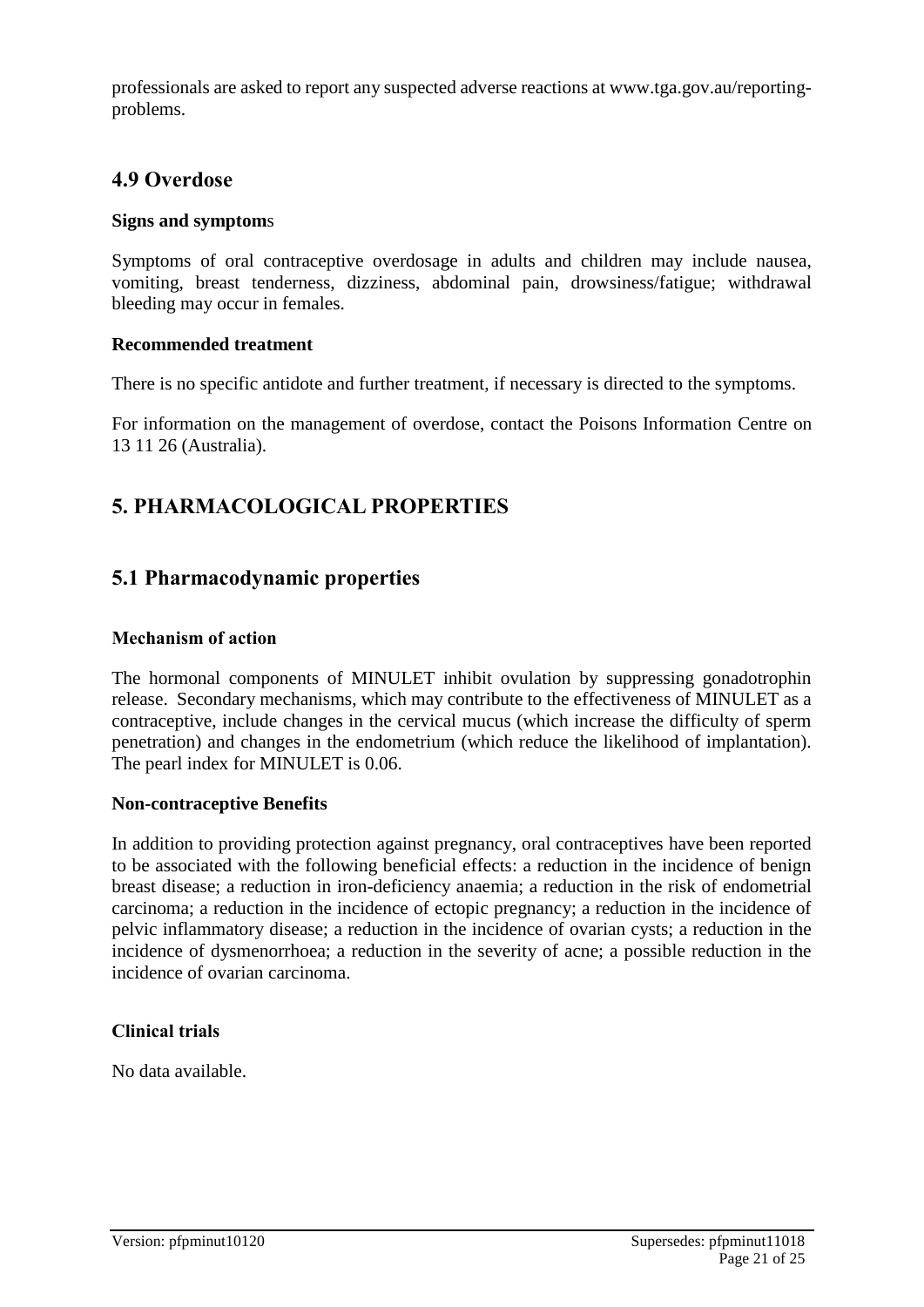## **5.2 Pharmacokinetic properties**

#### **Absorption**

Ethinylestradiol and gestodene are rapidly and almost completely absorbed from the gastrointestinal tract.

Peak plasma levels of each drug are reached within 1-2 hours. Post maximum concentration curves show two phases with half-lives of 1 and 15 hours in the case of gestodene, and 1-3 and approximately 24 hours in the case of ethinylestradiol.

#### **Distribution**

Gestodene is extensively plasma protein bound to sex hormone binding globulin (SHBG). Ethinylestradiol is bound in plasma to albumin and enhances the binding capacity of SHBG.

#### **Metabolism/Excretion**

After oral administration, gestodene, unlike ethinylestradiol, is not subject to first-pass metabolism. Following oral administration, gestodene is completely bioavailable, ethinylestradiol about 40%.

The elimination half-life for gestodene is approximately 16-18 hours after multiple oral doses. The drug is primarily metabolised by reduction of the A ring followed by glucuronidation. About 50% of gestodene is excreted in the urine and 33% is eliminated in the faeces.

The elimination half-life for ethinylestradiol is approximately 25 hours. It is primarily metabolised by aromatic hydroxylation but a wide variety of hydroxylated and methylated metabolites are formed, and these are present both free and as conjugates with glucuronide and sulphate. Conjugated ethinylestradiol is excreted in bile and subject to enterohepatic recirculation. About 40% of the drug is excreted in the urine and 60% is eliminated in the faeces.

## **5.3 Preclinical safety data**

#### **Carcinogenicity**

Pre-clinical studies revealed an increased incidence of mammary and hepatic tumours in gestodene-treated rats. The reason for such increases in tumour incidence is unknown. The relationship of this finding to the development of similar tumours in women using gestodene has not been established.

#### **Genotoxicity**

No data available.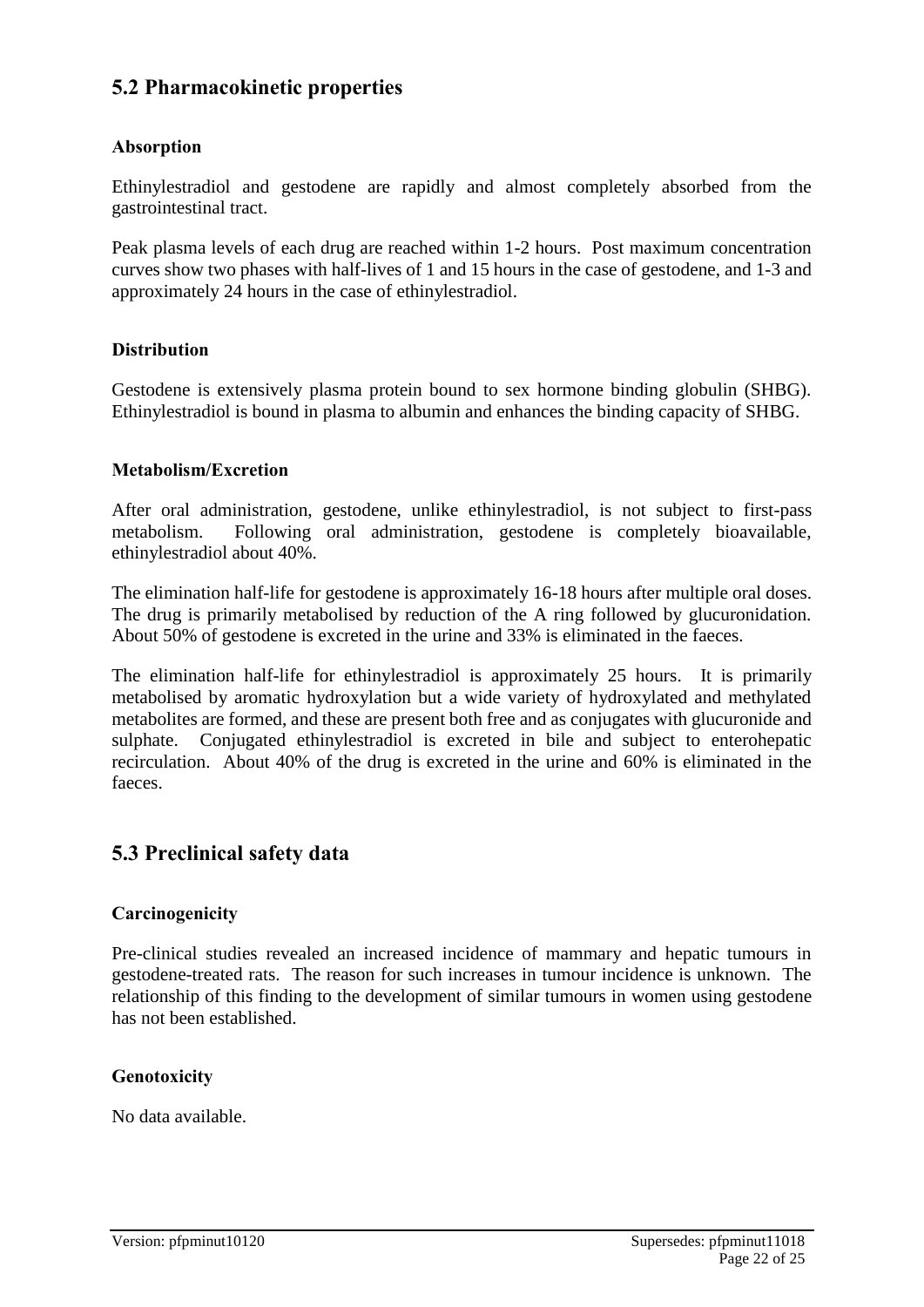## **6. PHARMACEUTICAL PARTICULARS**

## **6.1 List of excipients**

#### White active tablet:

Lactose monohydrate, Maize starch, Povidone, Sodium calcium edetate, Magnesium stearate, Sucrose, Calcium carbonate, Purified talc, Macrogol 6000, Glycol montanate.

Red placebo tablet

Minulet does not contain gluten, tartrazine or any other azo dyes.

## **6.2 Incompatibilities**

Incompatibilities were either not assessed or not identified as part of the registration of this medicine.

#### **6.3 Shelf life**

In Australia, information on the shelf life can be found on the public summary of the Australian Register of Therapeutic Goods (ARTG). The expiry date can be found on the packaging.

## **6.4 Special precautions for storage**

Store below 25°C. Protect from light.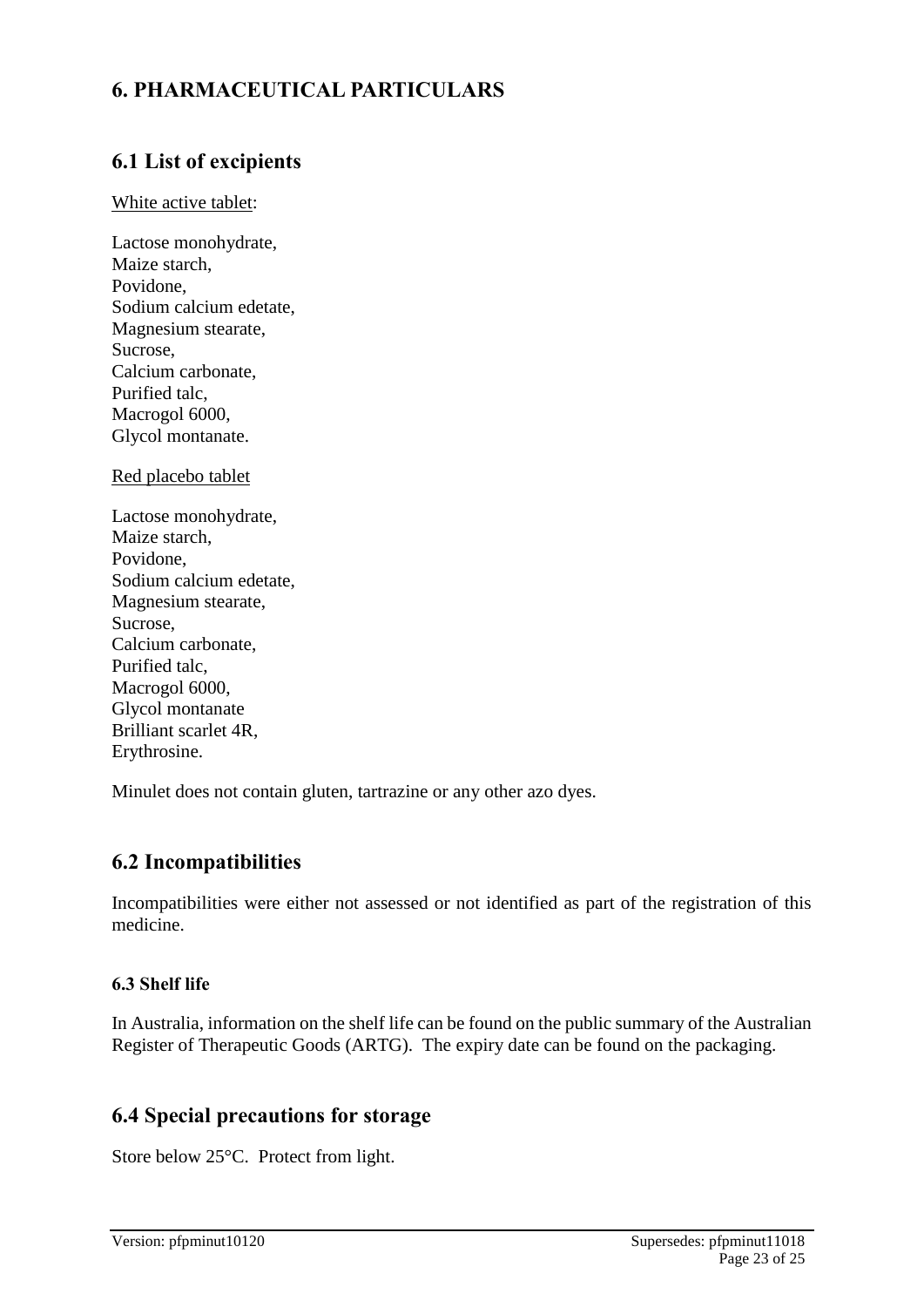## **6.5 Nature and contents of container**

#### **Three month pack containing three blisters**.

One month pack containing 1 blister; two month pack containing 2 blisters; and four month pack containing 4 blisters are registered but not marketed.

## **6.6 Special precautions for disposal**

In Australia, any unused medicine or waste material should be disposed of by taking to your local pharmacy.

## **6.7 Physicochemical properties**

#### **Chemical structure**

Chemically, ethinylestradiol is  $19$ -nor- $17\alpha$ -pregna-1,3,5(10)-trien-20-yne-3,17-diol and has the following structural formula:



Chemical Formula: C<sub>20</sub>H<sub>24</sub>O Molecular Weight: 296.41 Melting Point: 181-185°C

Ethinylestradiol is an estrogen.

Ethinylestradiol is a white to creamy white, odourless, crystalline powder. It is insoluble in water and soluble in alcohol, chloroform, ether, vegetable oils, and aqueous solutions of alkali hydroxides.

The chemical name for gestodene is  $17\alpha$  ethinyl-13-ethyl-17 $\beta$ -hydroxy-4, 15-gonadiene-3-one and has the following structural formula:



Chemical Formula:  $C_{21}H_{26}O_2$ Molecular Weight: 310.44 Melting Point: 196-202°C